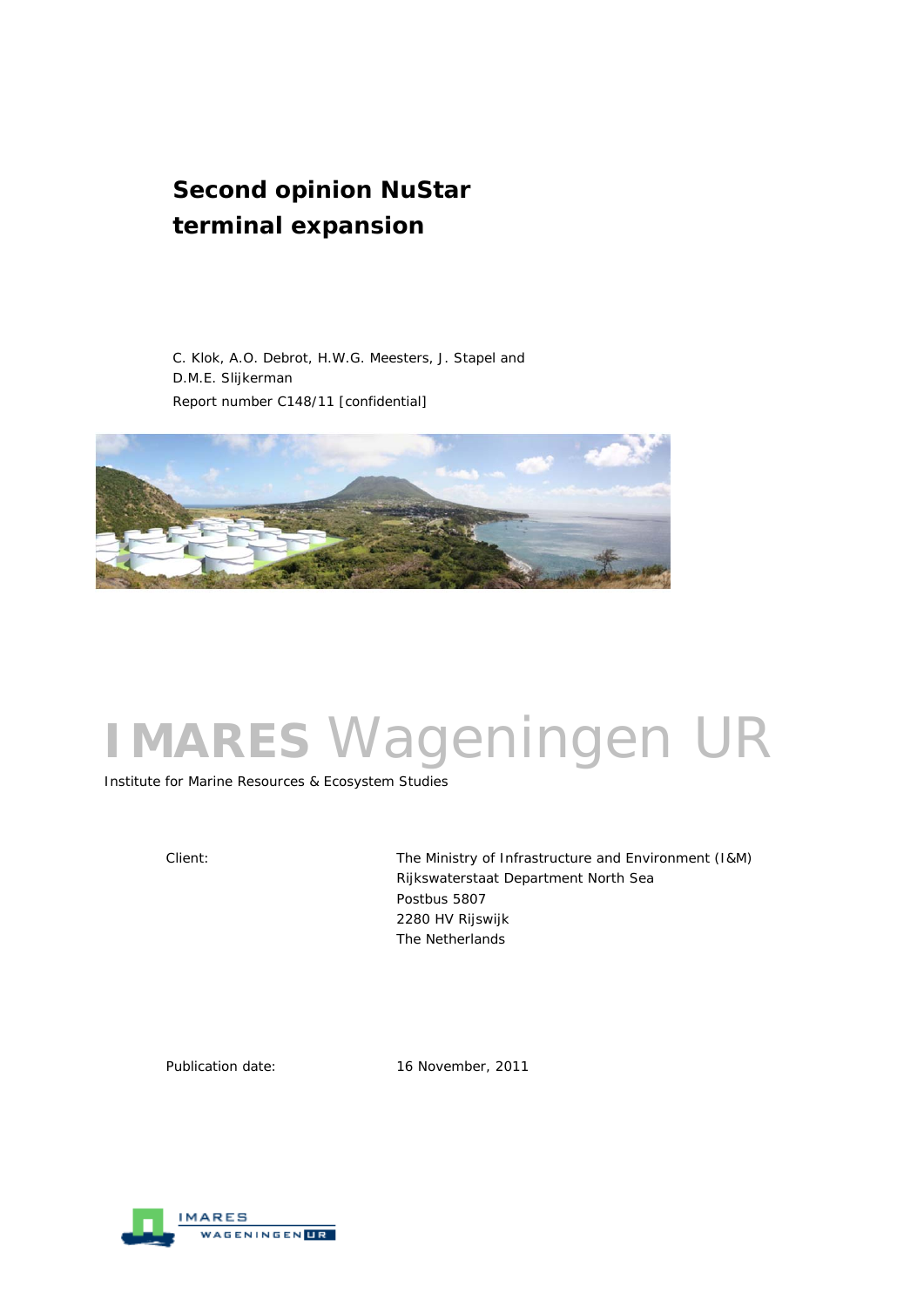#### **IMARES** is:

- an independent, objective and authoritative institute that provides knowledge necessary for an integrated sustainable protection, exploitation and spatial use of the sea and coastal zones;
- an institute that provides knowledge necessary for an integrated sustainable protection, exploitation and spatial use of the sea and coastal zones;
- a key, proactive player in national and international marine networks (including ICES and EFARO).

1970 AB IJmuiden 4400 AB Yerseke 1780 AB Den Helder 1790 AD Den Burg Texel Phone: +31 (0)317 48 09 00 Phone: +31 (0)317 48 09 00 Phone: +31 (0)317 48 09 00 Phone: +31 (0)317 48 09 00 Fax: +31 (0)317 48 73 26 Fax: +31 (0)317 48 73 59 Fax: +31 (0)223 63 06 87 Fax: +31 (0)317 48 73 62 E-Mail: imares@wur.nl E-Mail: imares@wur.nl E-Mail: imares@wur.nl E-Mail: imares@wur.nl www.imares.wur.nl www.imares.wur.nl www.imares.wur.nl www.imares.wur.nl

P.O. Box 68 P.O. Box 77 P.O. Box 57 P.O. Box 167

#### © 2011 IMARES Wageningen UR

IMARES, institute of Stichting DLO is registered in the Dutch trade record nr. 09098104, BTW nr. NL 806511618 The Management of IMARES is not responsible for resulting damage, as well as for damage resulting from the application of results or research obtained by IMARES, its clients or any claims related to the application of information found within its research. This report has been made on the request of the client and is wholly the client's property. This report may not be reproduced and/or published partially or in its entirety without the express written consent of the client.

A\_4\_3\_2-V12.3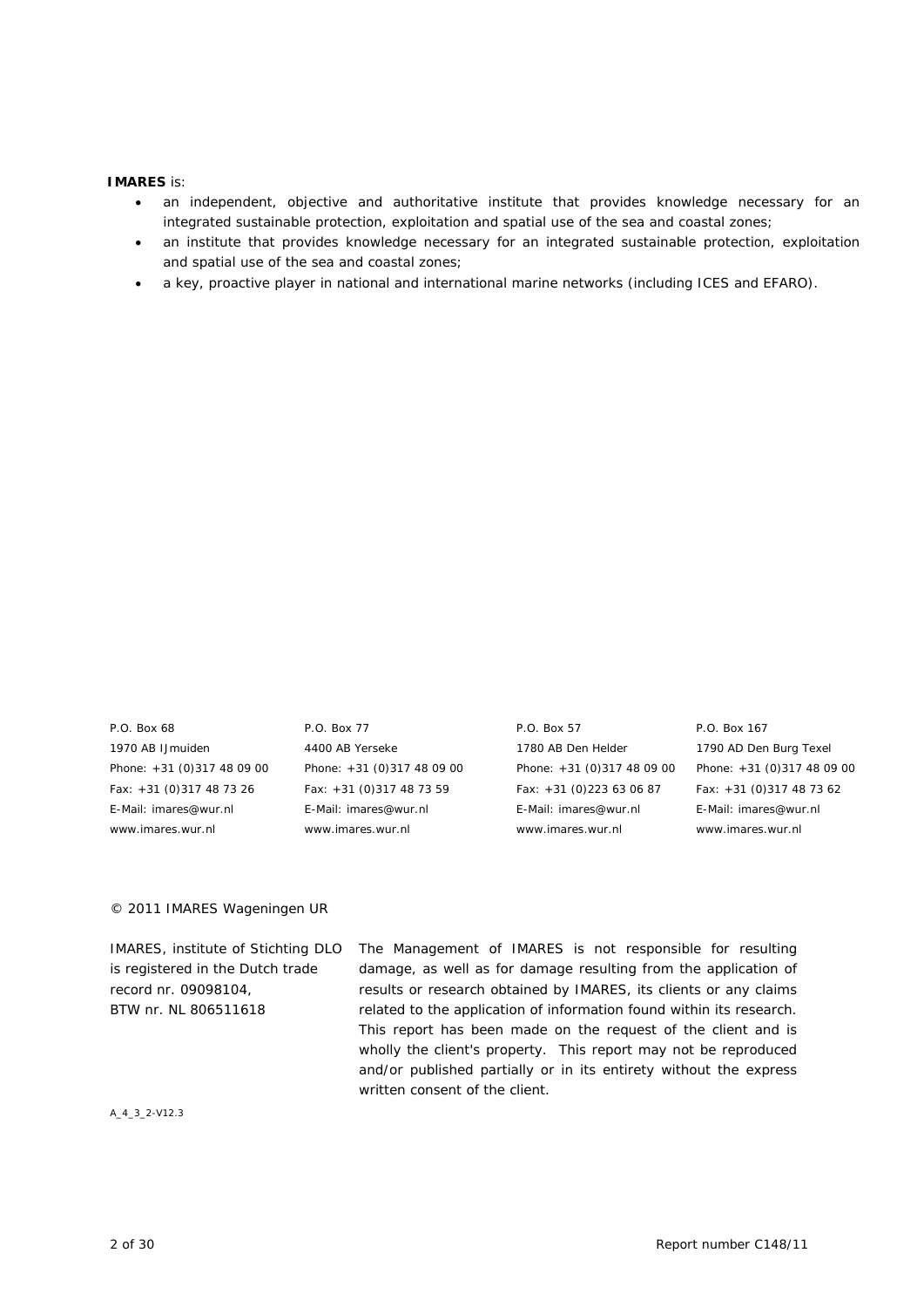# Contents

| $\mathbf 1$ .    |     |                                                                          |
|------------------|-----|--------------------------------------------------------------------------|
| 2.               |     |                                                                          |
|                  | 2.1 |                                                                          |
|                  | 2.2 |                                                                          |
|                  | 2.3 |                                                                          |
| 3.               |     |                                                                          |
|                  | 3.1 | Evaluation of the impact assessment on the marine reserve and benthic    |
|                  | 3.2 | Evaluation of the impact assessment on sea turtles and marine mammals 16 |
|                  | 3.3 |                                                                          |
| $\overline{4}$ . |     |                                                                          |
|                  | 4.1 |                                                                          |
|                  | 4.2 |                                                                          |
| 5.               |     |                                                                          |
|                  |     |                                                                          |
|                  |     |                                                                          |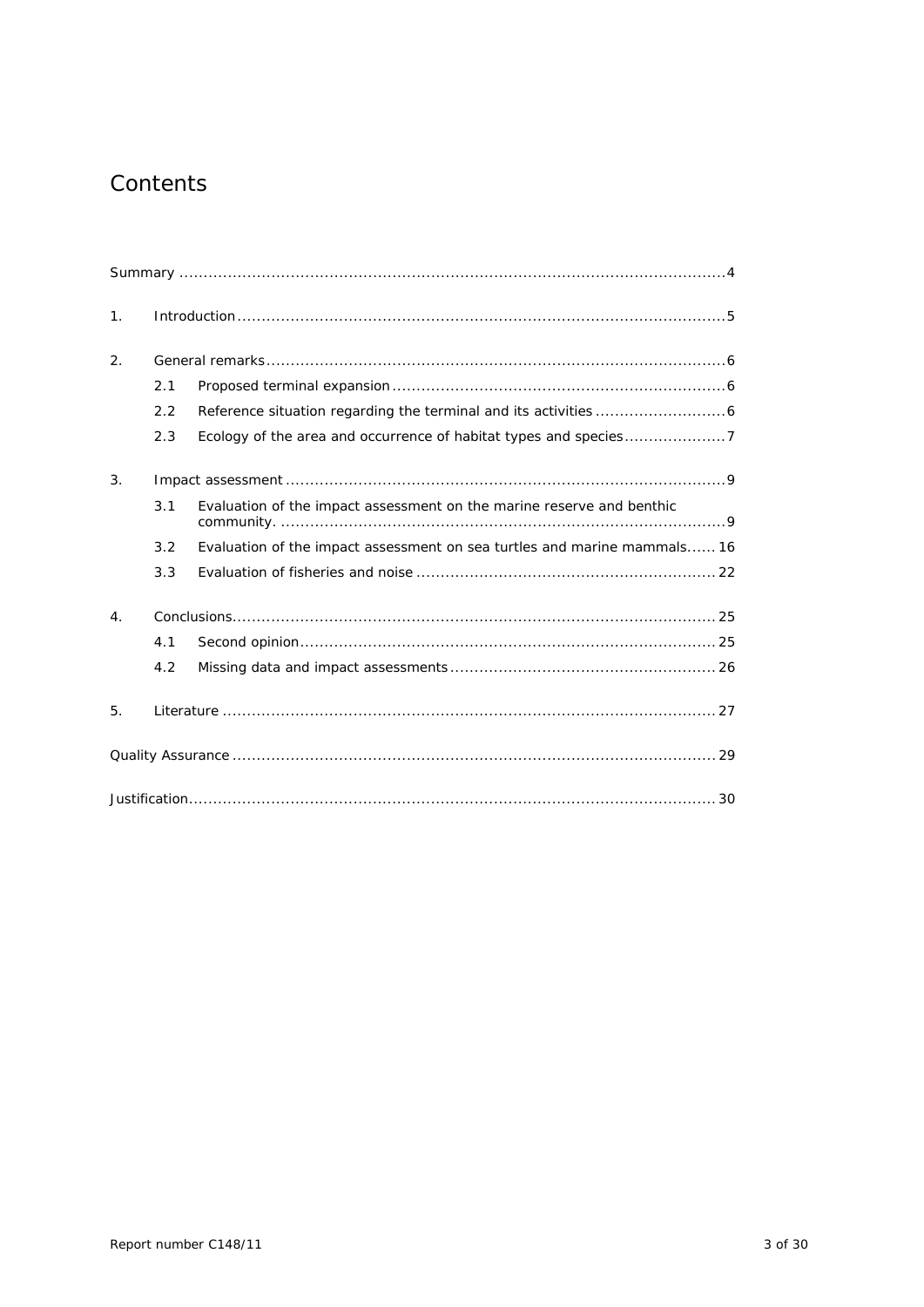# Summary

In this report a second opinion is developed for the Environmental Impact Assessment NuStar terminal expansion. Only the marine ecology part of the EIA report is evaluated focusing on the impacts reported for marine reserves, reef- and sea-grass habitat, conchs, turtles, marine mammal and fish. The criteria used are: completeness, consistence, transparency, ecological soundness, and relevance of the foreseen impacts resulting from the terminal expansion.

When applying these criteria we have found that most of the impact assessments were incomplete (missing information and data, missing expected impacts). Reference base line data has been incompletely collected. Furthermore, many of the assessments were not transparent (based on the information given in the EIA we could not come to the same conclusion). Also we found that the reasoning to come to a conclusion in the EIA was not ecologically sound in many cases (e.g. mobile species are not affected by habitat loss because they can move out the area instead of describing an effect on the distribution area and thus on the abundance or density of the species). In a few cases assessments scored not relevant or were not assessed in a consistent way.

Furthermore, we found that not all expected (potential) impacts were assessed and that those assessed were mainly qualitatively assessed only. Data on pressures was incomplete as was data on ecological receptors, and some publically available data was not used. At the end of this report we list these data needs and missing impact assessments.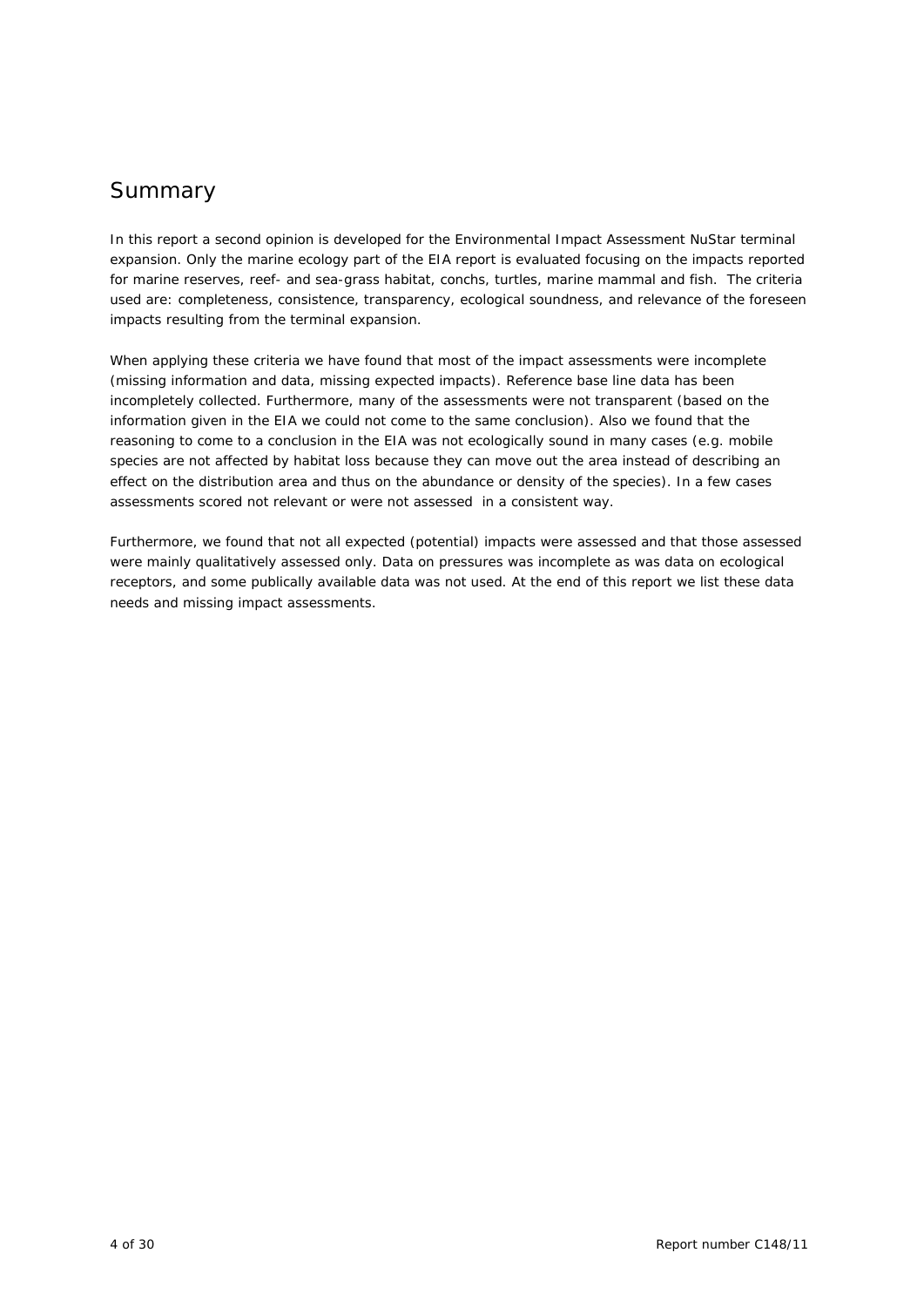# 1. Introduction

## **Scope of the second opinion**

In this report a second opinion is developed for the Environmental Impact Assessment NuStar terminal expansion, as described in the final report 23 September 2011 by Royal Haskoning. Only the marine ecology part of the EIA report is evaluated focusing on the impacts reported for marine reserves, reefand sea-grass habitat, conchs, turtles, marine mammals and fish (see the tables 1, 2 and 3 of this report). The criteria used are: completeness, consistence, transparency, ecological soundness, and relevance of the foreseen impacts resulting from the terminal expansion.

The evaluation uses as a guideline the general framework on oil terminals evaluation as developed by the MER commission (MER, 2011). Besides location specific information as well as expert knowledge on possible effects on the habitat types and species mentioned, published literature is used.

The framework developed by the MER commission can be used to evaluate EIAs of oil terminals both on impacts in the terrestrial as in the aquatic system. This general framework is based on the EU Guidance on EIA (EIS review, 2001) which is applicable for the evaluation of EIA reports in Europe. For more information on the framework we refer to the MER report (MER, 2011).

This report on a second opinion starts with some general remarks in chapter 2 on some parts of the EIA that are crucial for a good description of the expected impacts on habitat types and species. These parts are:

- 1. Description of the proposed terminal expansion (chapter 2.1)
- 2. Description of the reference situation regarding the existing terminal and related activities (chapter 2.2) and the occurrence of the habitat types and species (chapter 2.3)

After the general remarks the expected impacts on the marine ecology objectives, habitat types and species are evaluated in chapter 3.

In chapter 4 conclusions are presented.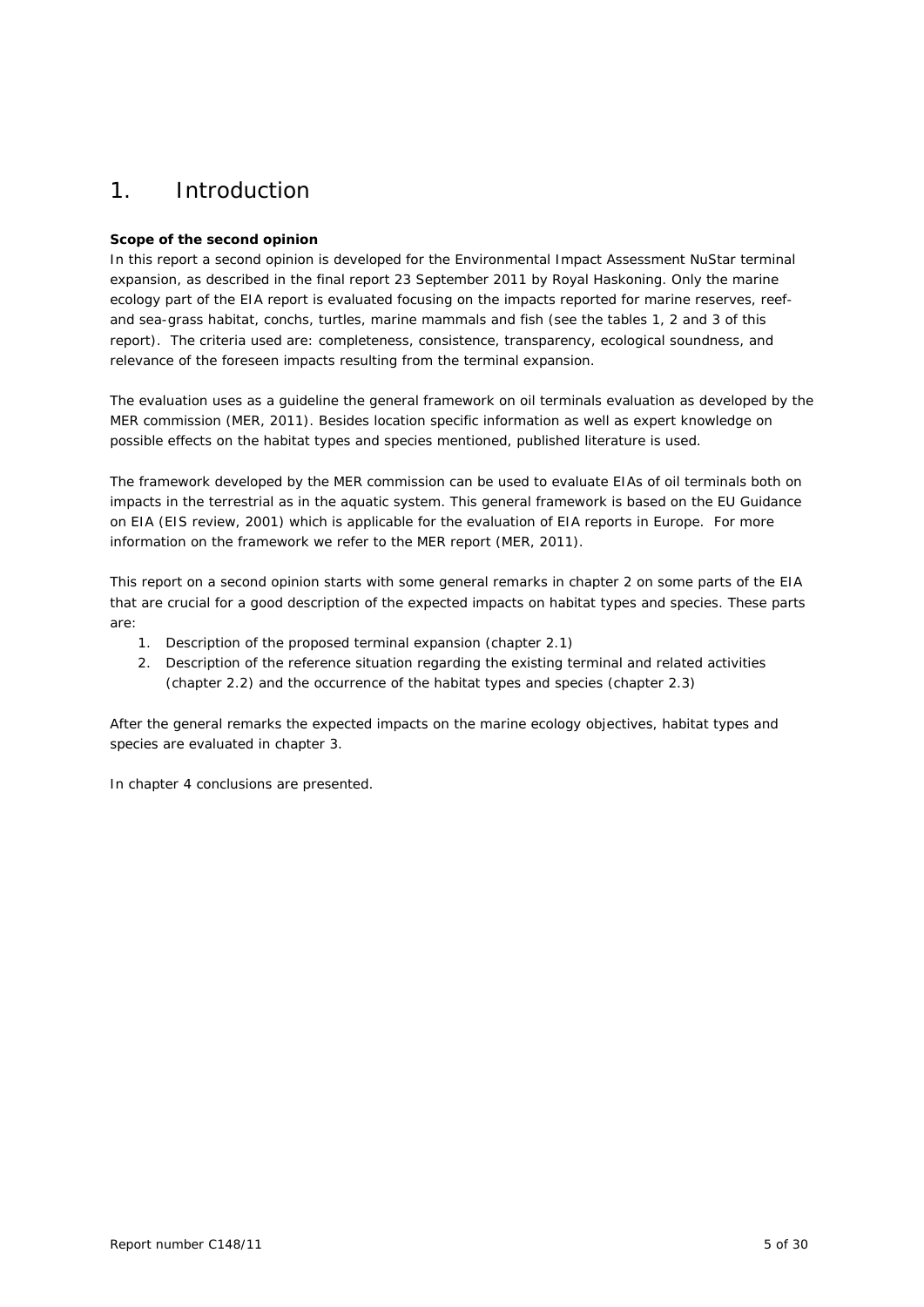# 2. General remarks

# **Structure of the report**

The EIA report is not logically structured which reduces its transparency. What is missing is a logic distinction and description of

- 1. the proposed terminal expansion in terms of pressures on the ecology of the area.
- 2. the reference situation as presented by the existing terminal and related activities in terms of pressures on the ecology of the area.
- 3. the occurrence of habitat types and species (in time represented by trends) and space.

The lack of logical structure is illustrated e.g. by the discussion of ecological impacts of pressures before these pressures are described. For instance the pressure noise is treated in chapter 12 whereas the impact of noise is treated in earlier chapters. In general it is better first to discuss all the pressures and then the ecological impacts.

# 2.1 Proposed terminal expansion

For a complete description of the expected impacts on the ecology of the area and specific habitat types and species an adequate and full description of the proposed terminal expansion is necessary (in terms of pressures). Information on pressures however, is sometimes scattered in the document. E.g. scarce and incomplete information on the estimated increase in shipping activity as a consequence of NuStar expansion is only mentioned at page 12 under the description of the Jetty (additional 450 ships) and on page 46 under marine sediment and water quality (a 45% increase in vessel traffic).

From the project description it is unclear that there are actually two options for the jetty: A and B. These options are first mentioned in paragraph 7.2 on page 40 and reference to Fig. 7.1 is made for option B on page 49. Option A is however not clearly stated in the text to be visible in Fig. 7.2. It would be helpful to give information on the positions of the jetty in the paragraph on project description.

# 2.2 Reference situation regarding the terminal and its activities

For the description and evaluation of the possible impacts a complete and as quantitative as possible description of the existing terminal and its activities is necessary. Regarding this topic some important information is missing that makes the impact description incomplete.

Baseline data of current vessel traffic for the Dutch Caribbean waters surrounding St. Eustatius visiting NuStar is missing. Vessel type and size, route, speeds, port of embarking etc. should be documented. The terminal expansion will result in an estimated increase in vessel traffic. No information on current and incomplete information on future vessel traffic is given. Data on current vessel traffic Increase in traffic has a direct impact on the marine ecology and should be introduced before assessment of the impacts of the terminal expansion.

Also information on axillary issues is missing such as current and foreseen pollution by shipping waste, nutrients and ballast water.

Ballast water is an issue under current operations as can be inferred from a report on incidence of ballast water "On Feb. 26 2002 Statia was unpleasantly surprised by a big oil spill. The tanker Paulina, moored at the Statia Oil Terminal, had unwittingly been pumping out ballast water mixed with oil. Year 7 - No 1, February, 2002 Letitia Buth, Paul Hoetjes, Eric Newton, Mario Kleinmoedig. Dept. Environment & Nature (MINA) – Dir. Public Health, Santa Rosaweg 122, Curaçao, N.A."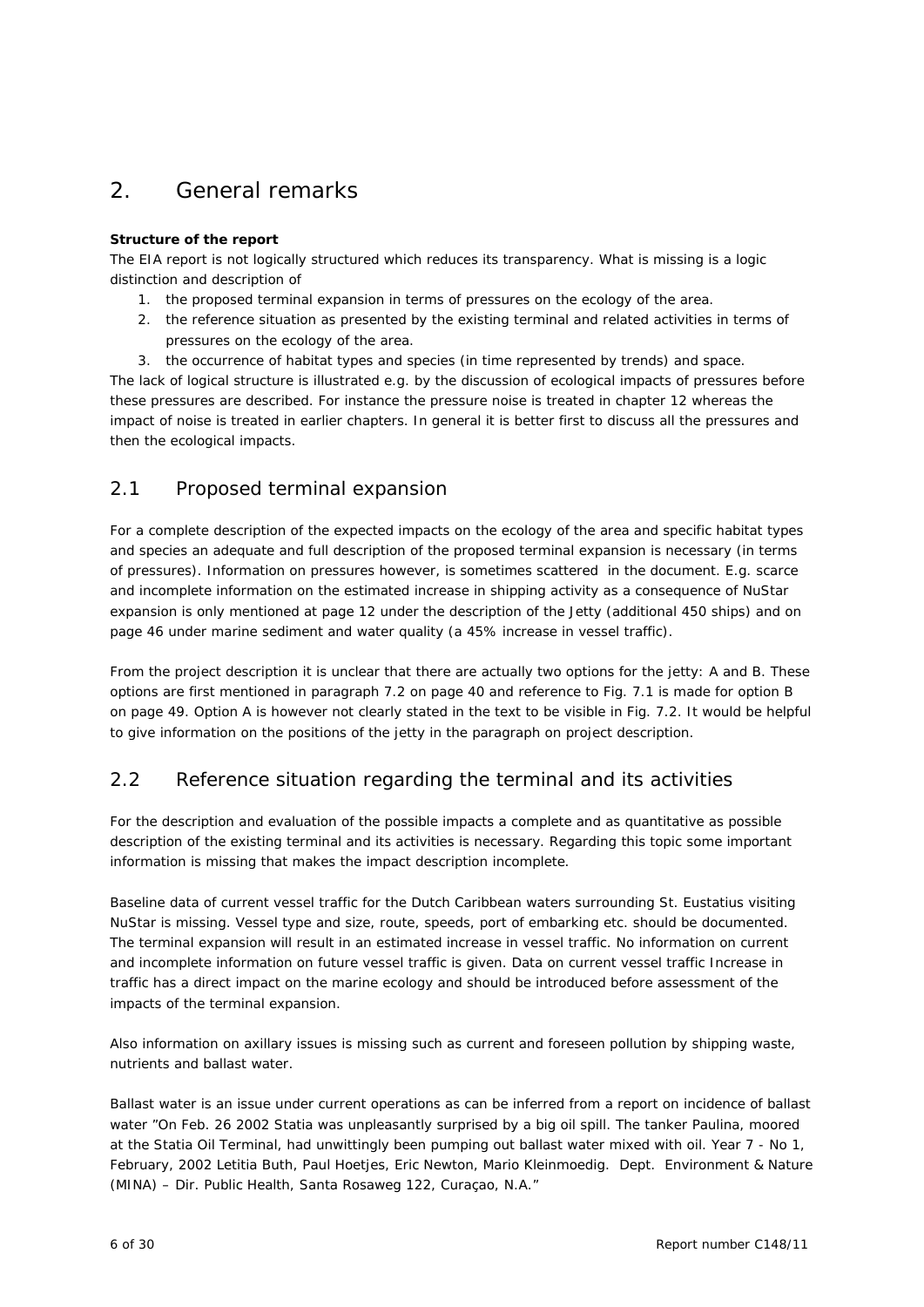Also information on ship types is missing. According to White et. al. (2007) the NuStar oil terminal functioned as a transhipment point for single hulled tankers to transfer oil to doubled hulled ships. Only double hulled tankers are allowed in waters of nations that ratified the Marpol 73/78 convention. Base line data of current anchoring sites and time of stay of oil tankers visiting NuStar is missing in the EIA.

Baseline data on the spill track record at NuStar, documenting frequency, magnitude, grade of spilled oil, causes for the spills, which (if any) dispersants were used, and baseline level of contaminants in relevant biota are missing in the EIA. Oil spills have occurred frequently and chronically at the NuStar facilities over that last two decades. These data are precisely recorded and available from NuStar, the Coastguard (enforcer), The Curacao Ports Authority (oil spill coordinator Netherlands Antilles), and at Directie Scheepvaart Curacao). Nowhere are these data presented or analysed to give an accurate baseline of frequency, magnitude or nature of the spills.

The remarks in 2.1 and 2.2 are confirmed by and in accordance with the general framework on oil terminals evaluation (MER, 2011). Based on this guideline the project description should pay special attention to the following issues:

- Are any existing activities which will alter or cease as a consequence of the Project identified?
- Are any other existing or planned developments with which the project could have cumulative effects identified?

Besides more in detail the MER commission stated that:

- general information on shipping should be provided including ship movements of ships passing St Eustatius, ships visiting St Eustatius, mooring sites etc. Moreover, insight should be provided on the percentage of ships visiting the current NuStar operation and the expected increase given the NuStar expansion.
- general information for emissions should be provided in the MER such as the amount and composition of products handled by NuStar and the quantities of toxic compounds (e.g. Hg, benzene etc.) accepted by NuStar in these products when delivered to NuStar.
- information should be provided on the risk of oil spills and contingency plans in case oils spills occurs.

# 2.3 Ecology of the area and occurrence of habitat types and species

To estimate and evaluate the expected impacts on the habitat types and species a complete description of these types and species is necessary; their abundance in space and time (as quantitative as possible) preferably summarized in maps. Also the vulnerability and resilience of ecological objects to pressures caused by the NuStar expansion must be described but is incomplete (e.g. the sensitivity of reefs and sea grass for turbidity and sedimentation).

The description of the distribution of marine flora and fauna is also incomplete and maps are missing. Available information has not been used. For example data and maps for see-grass and reefs are available but missing. For those ecological objectives where data and maps are not available such as in case of densities of turtles in the various habitat types around St. Eustatius, basic mapping should be developed (following the simple study design used for Bonaire by the STCB) to document densities and identify key areas of turtle concentration or turtle hot spots.

The marine ecological survey performed for the EIA is restricted to an area of about 2 square km in front of the planned storage tanks expansion site. This area does not include the site where jetty option B is planned. No adequate control sites were used. Sampling was not based on design criteria, neither were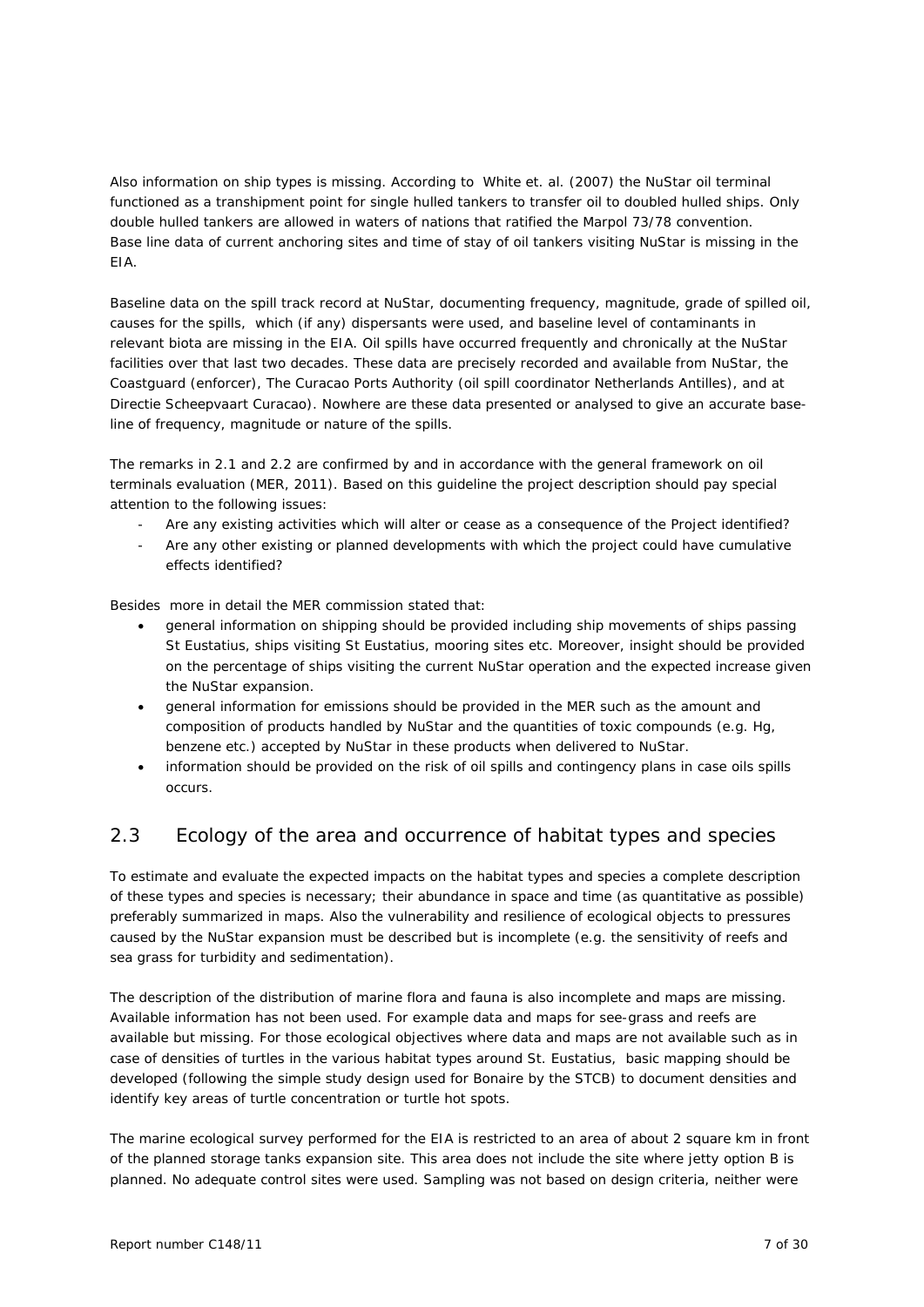sample size or sample replication. No statistically meaningful parameter estimation was done and no statistically meaningful comparisons were made. Consequently, the ecological survey does not provide quantifiable base line data on the current ecological status that can suffice as a reference for future impacts of the planned expansion of NuStar. Actually only the incidence of species is recorded based on a single sampling activity in 2011. More quantifiable data can easily be collected using video transects in an appropriate sampling design collected at the current operational site, the planned sites and an undisturbed reference site. The simple "BACI" approach (Before, After, Control, Impact) which is standard methodology in environmental impact assessment (Smith 2002) has been disregarded. Furthermore, because of the risk of possible catastrophes causing damage on habitat types e.g. coral reefs the description of relevant environmental conditions is incomplete. Available information on water currents and incidence of tropical storms and hurricanes has not been used and is not reported (see e.g. Slijkerman et al, 2011).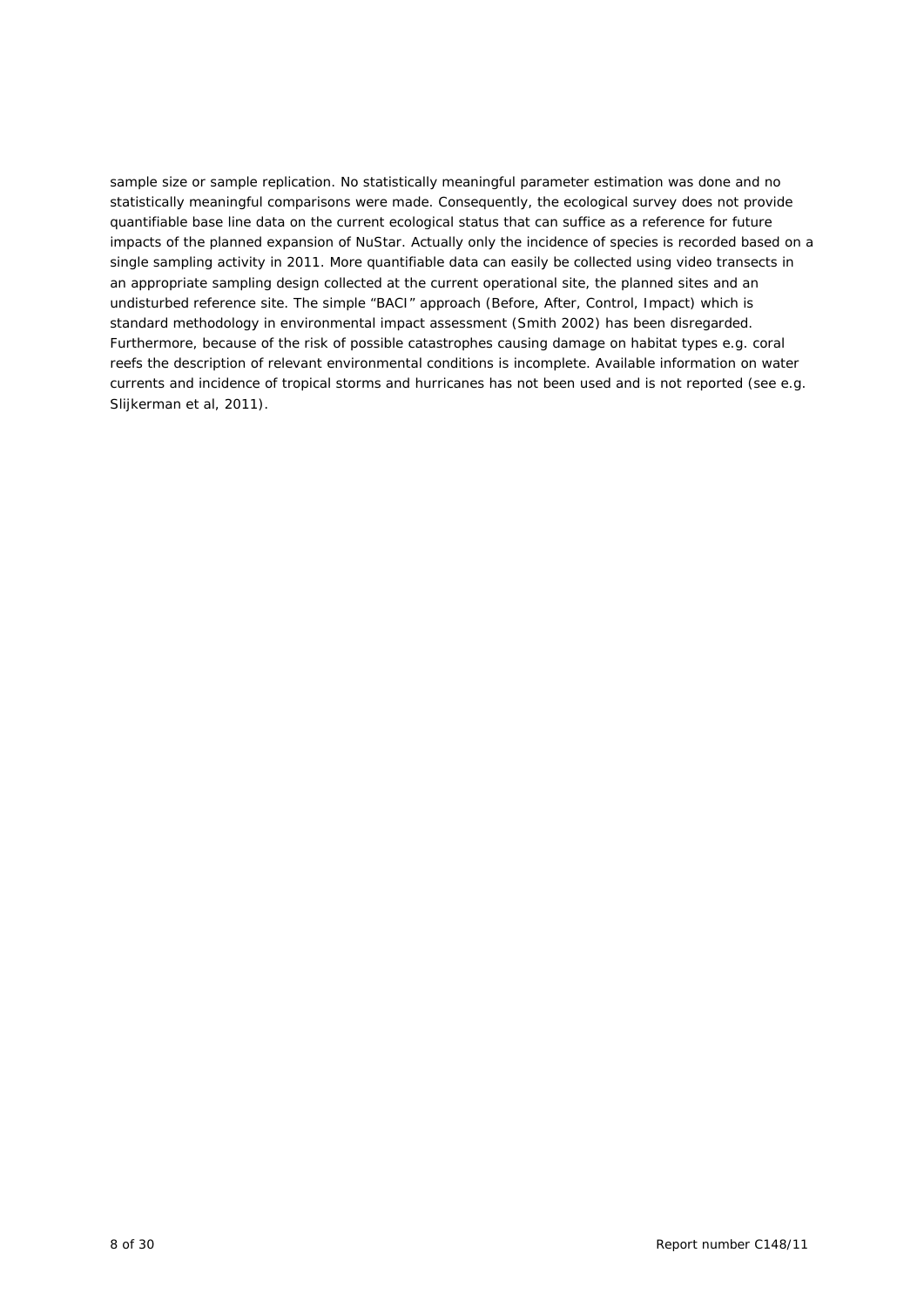# 3. Impact assessment



*Figure 1 Foreseen location for Terminal expansion (EIA NuStar Expansion)* 

In the paragraphs 3.1, 3.2 and 3.3 a second opinion is given on the EIA report especially on the parts concerning marine reserve and benthic community, sea turtles and marine mammals and fish. In the second opinion we followed each combination of receptor and impact description as given by the EIA report in table 19.1 (page 152).

In each paragraph we first present in a table a summary of the impacts as described in the EIA report (tables 1, 2 and 3). For each combination of receptor and impact description we present the conclusions, using the wording of the EIA report, followed by our second opinion.

# 3.1 Evaluation of the impact assessment on the marine reserve and benthic community.

In the EIA report the expected impacts on the marine park, coral and sea-grass habitat and conch is summarised in table 1.

| Parameter         | Receptor                     | Sensitivity<br>$\odot$ | description<br>Impact                                                                            | phase<br>Project                | $\mathbf{\tilde{o}}$<br>ξ<br>Magnitude<br>impact (M) | Significance<br>$\overline{c}$<br>of impac<br>(MxS) | Mitigation<br>measure                                                                  | Residual<br>İmpact |
|-------------------|------------------------------|------------------------|--------------------------------------------------------------------------------------------------|---------------------------------|------------------------------------------------------|-----------------------------------------------------|----------------------------------------------------------------------------------------|--------------------|
| Marine<br>ecology | Marine<br>reserve            | High                   | Habitat loss N<br>Marine Reserve<br>Option B                                                     | Ć                               | Medium                                               | Moderate<br>/Major                                  | Alter location<br>jetty to avoid<br>reserve                                            | Minor              |
|                   | Reef, sea<br>grass,<br>conch | Medium                 | Potential seabed<br>habitat loss                                                                 | $\mathsf{C}$                    | Medium                                               | Moderate                                            | Efficient design<br>of jetty<br>foundations to<br>reduce footprint,<br>avoid sea grass | Minor              |
|                   |                              | High                   | Damage of<br>habitats due to<br>sedimentation<br>and turbidity                                   | $\mathsf{C}$<br>and<br>$\Omega$ | Negligibl<br>e                                       | Minor/Moder<br>ate                                  | High potential<br>sensitivity of the<br>reefs of the N<br>Marine reserves              | Minor              |
|                   |                              | Medium                 | Increase in<br>number of anchor<br>scars due to<br>increase in<br>number of<br>vessels anchoring | $\Omega$                        | Medium                                               | Moderate                                            | Installation of<br>moorings                                                            | Beneficial         |
|                   |                              | Medium                 | Likely<br>colonization of<br>jetty                                                               | $\Omega$                        | Benefici<br>al                                       | Beneficial                                          | None                                                                                   | Beneficial         |

*Table 1 Summarizes the assessed impacts on marine reserve, reef, sea-grass and conch as described in the EIA (EIA, 2011 page 152-153).* 

C-construction, O-operation.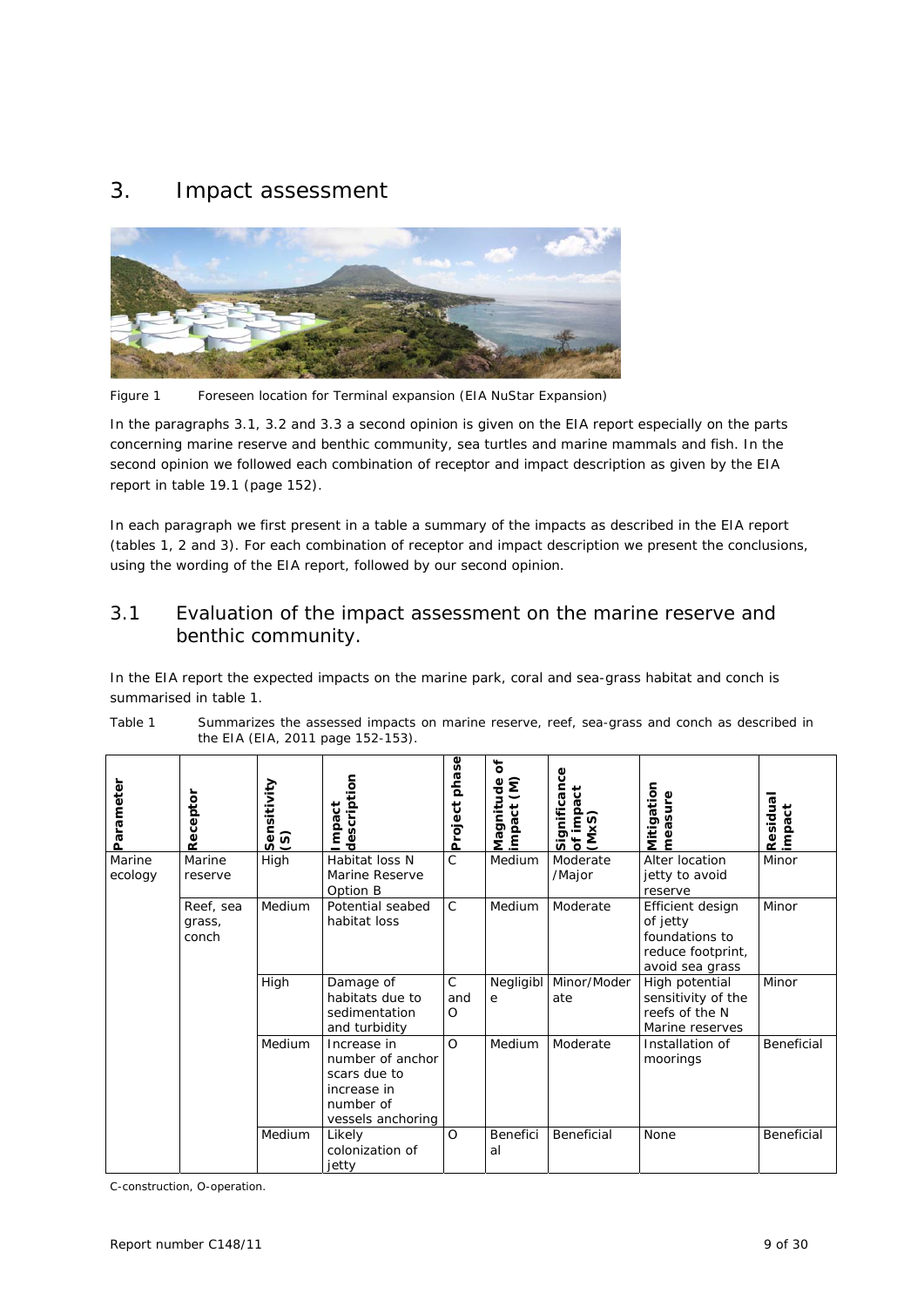## 3.1.1 Marine reserve

#### Habitat loss of Marine Reserve for Jetty option B:

The EIA report states that the receptor marine reserve is moderately to majorly impacted by the construction of the jetty in case of jetty option B. It is furthermore stated in the EIA report that jetty option B overlaps by a length of 150 m with the Northern Marine Reserve. No dredging is foreseen during the construction of the jetty. According to the EIA report the consequential significance of impact on the reserve mainly results from habitat loss during the construction phase at the position of the jetty. As mitigation an alternation of the jetty construction is suggested such that there is no spatial overlap of the construction with the reserve.

#### Second opinion:

In our opinion this assessment is **not complete**.

First an ecological survey is missing for option B, and therefore the impact of this option on the reserve cannot be evaluated.

Secondly, we expect a negative impact of the jetty on the reserve during operation as well as during construction. It is expected that during operation large tankers will berth at the jetty and may stay there for some days during fuel reloading. During their stay these tankers will have an impact on the reserve resulting from e.g. pollution due to antifouling emission, ballast water emissions and spilled components (oil spills, and bilge water), light reduction at the sea bottom, and seabed disturbance (including resuspension of polluted sediment) resulting from ship manoeuvring to reach the jetty. Moreover, an increase in vessel mooring near the Reserve will additionally increase the impact on the Reserve during operations. The actual impacts cannot be established due to the lack of information on:

- total number of vessels in different size classes.
- duration of stay at the jetty and time spend moored in or near the Reserve,
- frequency and quantity of oil spills under current operations.

Thirdly, St Eustatius is in a hurricane prone area, and increased runoff of fine sediment from the new storage tank site by water and wind erosion can be expected. In the EIA the risk of runoff is assumed to be restricted by site drainage and a rainwater collection pond. It is questionable if these measures will effectively reduce the runoff during bad weather conditions like hurricanes and tropical storms. Coral reefs are very sensitive to sedimentation. Grigg and Dollar (1990) stated in a review: "The impact of increased sedimentation is probably the most common and serious anthropogenic influence on coral reefs". Therefore an increase in turbidity and sediment load as a consequence of fine sediment runoff from the construction site may be a serious risk to the reserve.

#### 3.1.2 Reef, sea-grass and conch

#### Potential seabed habitat loss:

The EIA states that the receptor reef and sea-grass is expected to be impacted moderate as a consequence of habitat (sea bed) loss during the construction phase. As a mitigation an efficient design of the jetty is proposed such that the sea grass beds are avoided, which reduces the residual impact to minor.

#### Second opinion

In our opinion this assessment is **not complete.**

As stated before an ecological base line survey is missing for option B, and therefore the impact of this option on sea-grass and coral reef cannot be evaluated.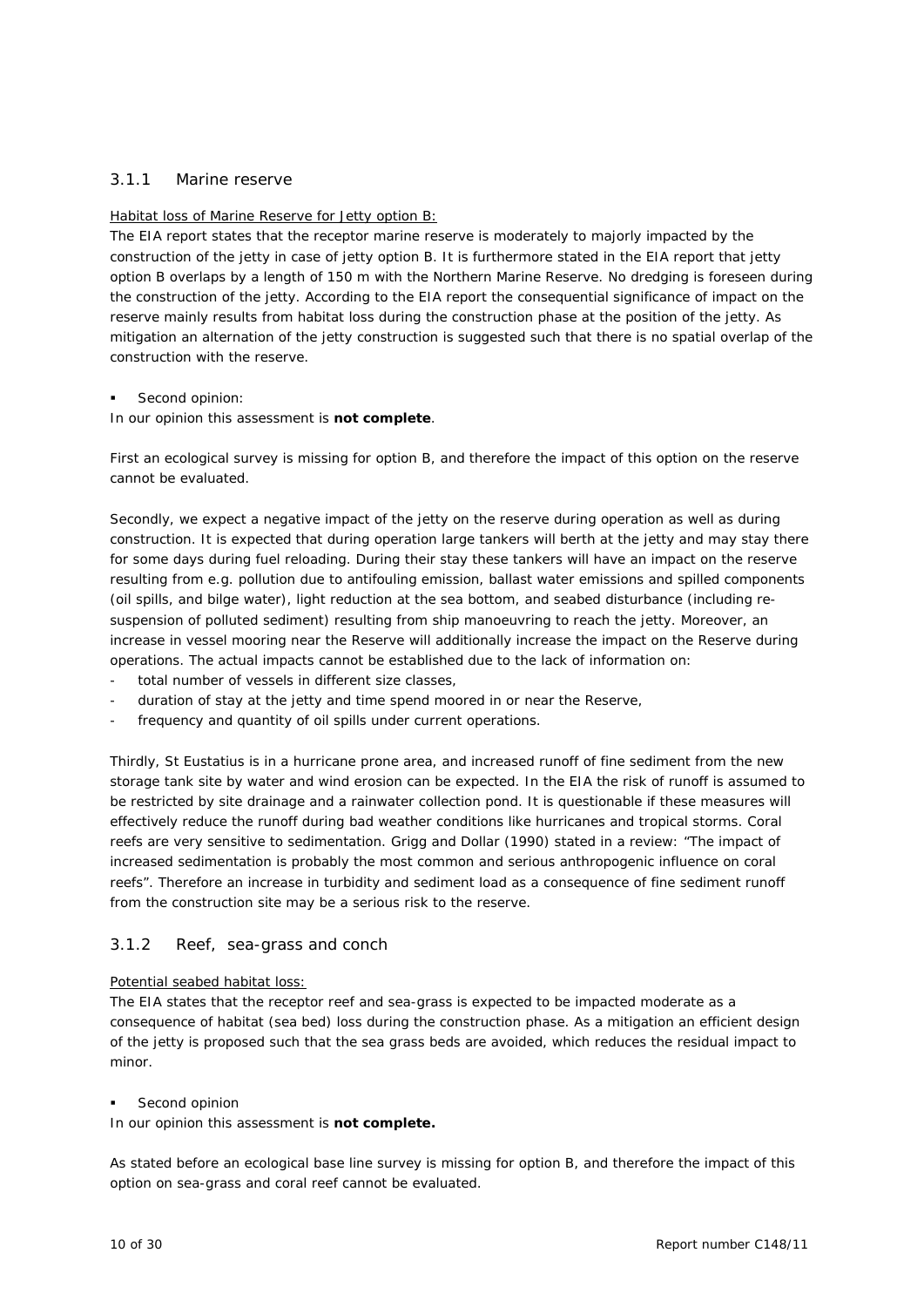The discussion on sea-bed loss resulting from the foundations of the jetty in the EIA report actually only focusses on jetty option A, whereas no survey data is available for option B. The EIA report states that the survey revealed an area of sea-grass that overlaps with the to-be-constructed jetty. The EIA report furthermore states that given the lack of knowledge on sea-grass distribution around St. Eustatius little can be inferred on the impact of the jetty construction on sea-grass. Information on the spatial distribution and amount of sea-grass in the coastal zone of St. Eustatius, however, is available (e.g. see STENAPA annual report 2007 and Slijkerman et al. 2011). This information is not used in the EIA report. The potential impact of habitat loss of corals reef is **not** discussed in the EIA.

As is the case for the impact of the NuStar expansion on the marine reserve, the impact during NuStar operation is also **not** discussed for reefs or sea-grass. In terms of effective loss of reef and sea-grass habitats in the immediate vicinity of the jetty, during the operational phase, as a consequence of tankers berthing at the jetty, we expect a much larger impact than currently acknowledged in the assessment by the EIA report.

The actual scale of these impacts cannot be established and quantified as no information is given in the EIA report on the different stress factors (total number of vessels in different size classes, duration of stay at the jetty etc.).

#### Damage of habitats due to sedimentation and turbidity:

The EIA report states that damage on the receptors "reef" and "seagrass" from the expected increase in turbidity and sedimentation is expected to be minor to moderate in the construction and operation phase. As a mitigation measure table 1 (see above) states 'High potential sensitivity of the reefs of the N Marine reserves'.

Second opinion

In our opinion this assessment is **not complete, not relevant and not transparent.**

As stated in the EIA report no dredging is required during construction, which is argued to minimize any impact on benthic ecology resulting from smothering and increased turbidity. Furthermore, the EIA report states that some increased turbidity may result from piling at the jetty and runoff from the storage tank construction site, but that due to the coarse nature of the sediment such runoff will settle quickly. No data is given on how the nature (grain size) of the sediment was determined. The only available information on grain size distribution in the EIA is on marine sediment, which in this case is not relevant. On page 42 of the EIA report the size class distribution of marine sediments is reported of which a large proportion has a large size (> 2mm). Information on the size distribution of soils at the reserve tank construction site is missing in the EIA report. To evaluate the potential impact of runoff from the storage tank construction site, this information should be provided, based on appropriate methods. Slijkerman et al. (2011) estimated the influence range of sediment and turbidity to range 1-2 km for fine colloidal sediment released in the harbour area of St. Eustatius, which happens to be relatively enclosed such that wind and waves have a relatively small influence on dispersal. Fine sediment released at the tank construction site therefore may move much further out of the area, influencing both the coastal zone in front of the construction site and the wider marine reserve. These risks can only be assessed with the data as indicated, which are missing in the EIA. Turbidity and sedimentation are distinct issues and are very important stress factors for reefs and sea grass since these ecosystems need light and light attenuation as a consequence of turbidity and sedimentation is one of the most important factors threatening reefs globally (Grigg and Dollar, 1990). As stated in Slijkerman et al. (2011) the reefs in St. Eustatius are in a good condition in general terms, but the reefs in Marine Park are already stressed by significant sedimentation due to erosion of cliffs and hillsides. A 'plume' is often visible around the island after heavy rainstorms. Sedimentation levels on reefs between 1 and 10 mg per cm<sup>2</sup> per day are considered safe (background levels), whereas chronic sedimentation rates above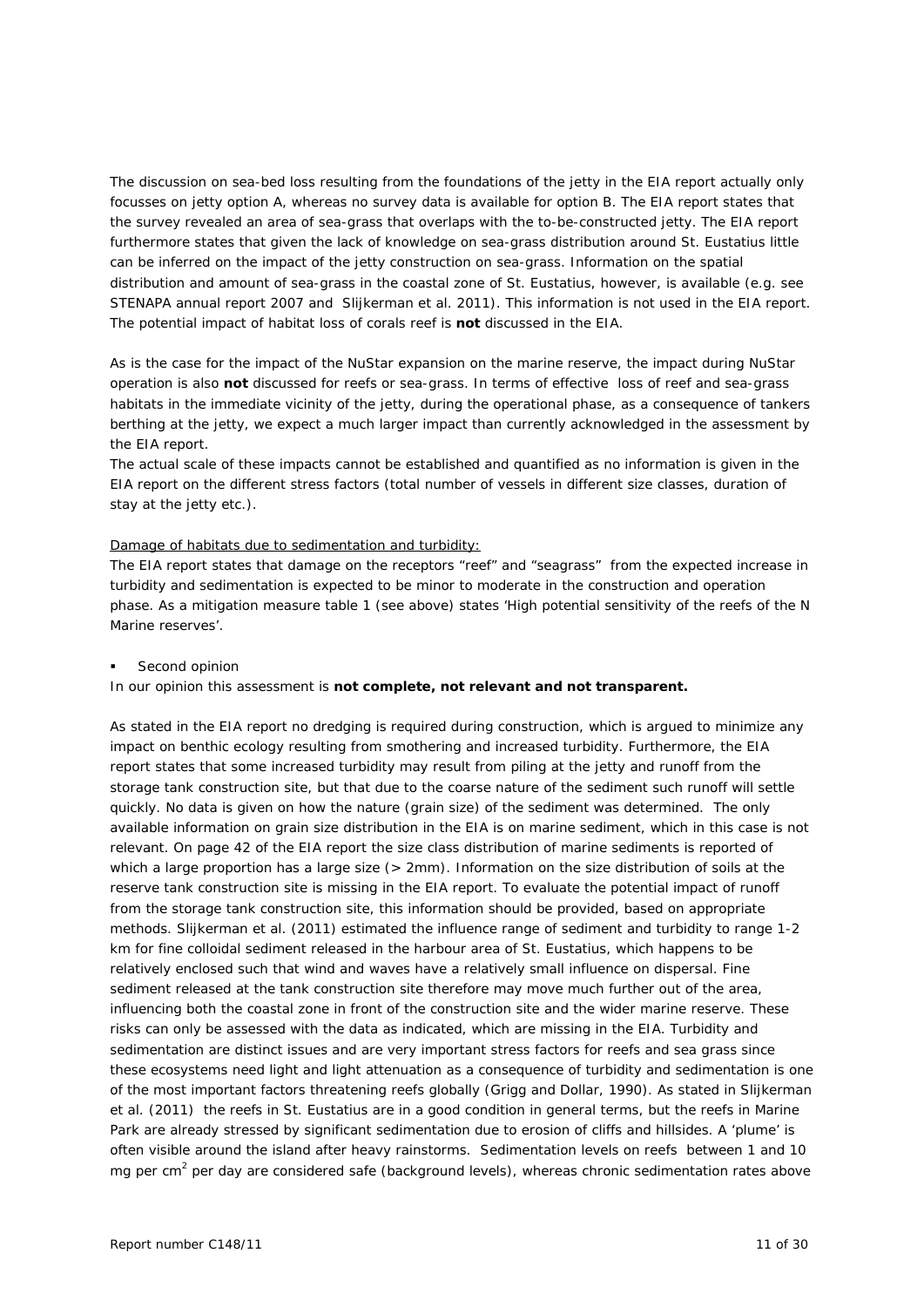10 mg per cm<sup>2</sup> per day are considered "high" (Rogers, 1990). Furthermore, as stated above, St. Eustatius is a hurricane prone country and bad weather conditions may result in large runoff from the storage tank construction site which may result in additional smothering of benthic habitats and increased turbidity. See for more information on sedimentation and turbidity at St Eustatius Slijkerman et al (2011).

There are different methods to measure sedimentation and turbidity. One is to measure the Suspended Particulate Matter (SMP) concentration which represents an instantaneous measure of the concentration of particles suspended in the water column, whereas sediment trap data measure the total downward flux of suspended particles. SPM is a better descriptor of long-term sediment effects on coral reefs. For coral reefs the following concentrations have been described as low, medium and high concentration.

|                     | Low |     | <b>Medium</b> |     | High |     |
|---------------------|-----|-----|---------------|-----|------|-----|
| SPM $(mg.l^{-1})$   |     | 2.5 | 1.5           | 6.0 | 4.0  |     |
| Sediment in traps   |     | 10  |               |     | 200  | 800 |
| $(mgcm^{-2}d^{-1})$ |     |     |               |     |      |     |

(from Meesters et al. 1998 in Slijkerman et al. 2011).

As a mitigation measure table 1 states 'High potential sensitivity of the reefs of the N Marine reserves'. It is unclear what is meant by this statement and how this mitigation reduces the significance of the impact from moderate to minor into a minor residual impact.

#### Anchor scars:

The EIA states that damage on the receptor benthic communities resulting from an increase in anchoring of vessels (anchor scars) increases and assumed this increase to have a moderate significance of impact. As a mitigation the construction of moorings is advised which according to the EIA report will result in a beneficial residual impact.

Second opinion

In our opinion this conclusion is ecologically sound, but **not complete**.

We state that the establishment of moorings by itself is positive. However, the proposed capacity expansion of NuStar will result in an increase in vessel presence and movement in the area. Therefore, the overall negative impact of this increase may be much larger than the positive impact of a reduction in anchor scars as a consequence of moorings. To fully evaluate the impact of moorings in a setting of an increased pressure of shipping activities in the area more insight is needed in the actual pressures of vessel presence in the area.

#### Colonization of jetty:

The EIA states that the construction of the new jetty is expected to provide hard substrate, and thus settlement habitat for benthic organisms, which is listed as a potential beneficial.

In our opinion this assessment **is not complete, and not ecologically sound**.

First we state that introduced hard substrate for settlement of benthic organisms is only beneficial to the ecosystem if there is a shortage of this substrate. Secondly non-indigenous species tend to settle on artificial substrates such as piers (e.g. Dumont, 2011). Vessels from all over the world will moor at NuStar and via the hull or ballast water non-indigenous species will enter the coastal zone of St. Eustatius. The jetty can therefore function as a foothold for these species which might become invasive. Recent research by Piola and Johnston (2008) underpins that establishment of marine invasive species is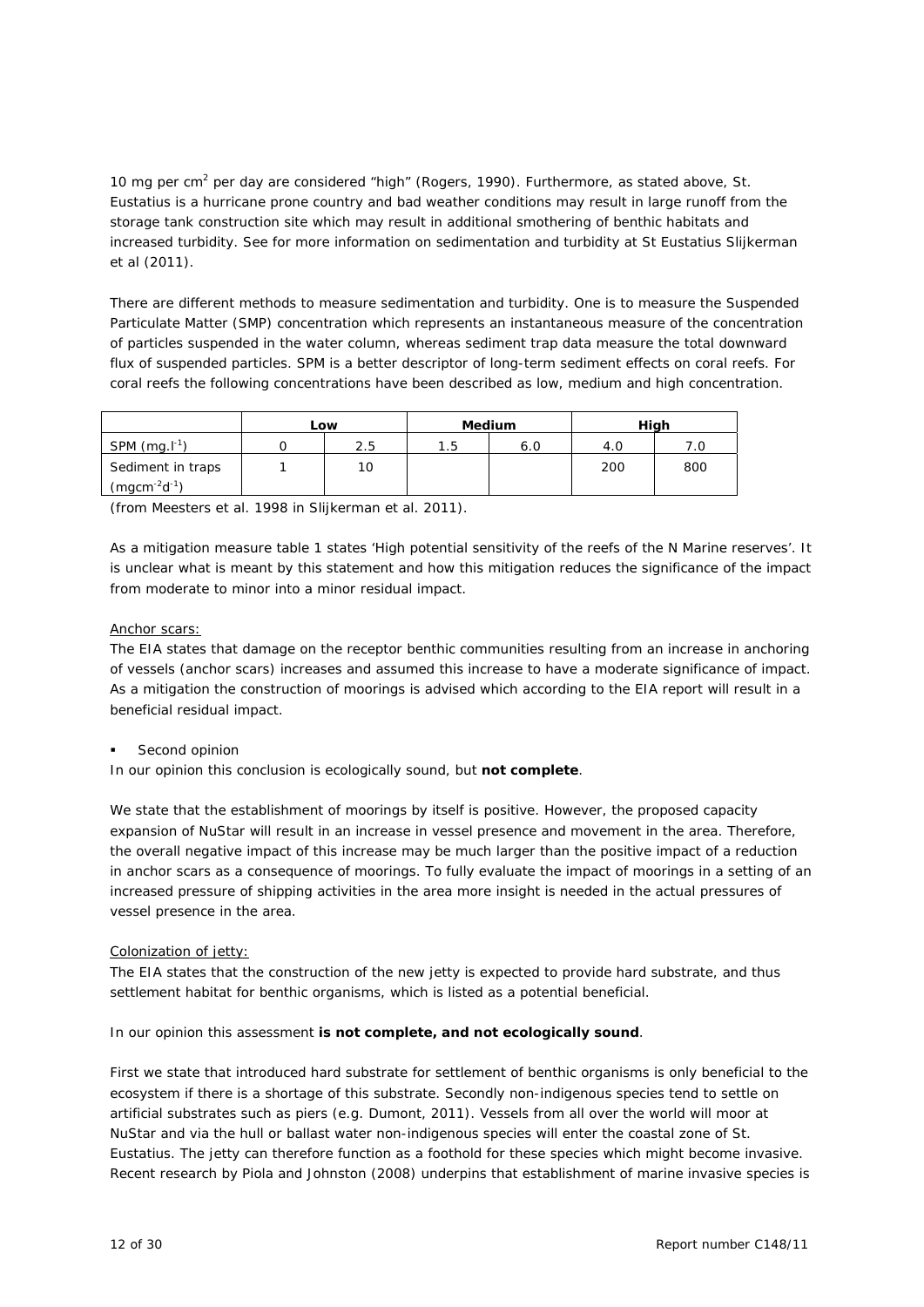often aided by disturbance and pollution (Piola and Johnston 2008) and that busy harbours are likely the areas where most non-indigenous species establish their first footholds. This will turn the suggested benefit actually into a potential strong negative impact. Since no baseline information on non-indigenous species in the coastal zone of St Eustatius is available, this issue cannot be quantified. More information, therefore, is needed on the origin of the vessels to evaluate the potential risk for non-indigenous species and their potential to be invasive. This can be done by using guidelines made available by IMO and GloBallast. Also information on the species composition on the existing jetty is most critically helpful to gain a better understanding on the actual risk of introduction of invasive species.

#### Impacts on conchs

In the EIA report the impact of the NuStar expansion on conch species is considered not relevant. It is stated that conchs as mobile species can move out of the area if the habitat turns unfavourable and that possible mortality will be low compared to harvesting mortality (citizens are allowed to harvest a maximum of 20 conchs per person per year). Further possible impacts on conchs are not considered by the EIA report.

Second opinion

In our opinion this assessment is **not ecologically sound, and not complete**.

Considering the first argument that "mobile species can move out of an area if habitat turns unfavourable and the conclusion that any impact is not relevant" is not ecologically sound. If habitat becomes unfavourable for conchs resulting from NuStar activities actually habitat for conchs is lost and their distribution area is decreased as is their abundance.

Without additional data, the effect of NuStar activities on conch mortality cannot be compared to other sources of morality, and therefore the impact on conchs cannot be appropriately assessed.

#### 3.1.3 Missing pressures

#### Pollution:

The impact of pollution (oil, oil components, dispersants and antifouling) on corals and conchs is **not** considered in the EIA report.

Conchs live in sandy habitat and sea grass. Given its habitat choice, longevity and feeding habits, conch accumulate pollutants. Michel and Averty (1999) reported that even for a TBT concentration in seawater of less than 1 ng  $L^{-1}$ , the females of some gastropods (conch belong to this group) may develop male sexual characteristics (imposex). At concentrations exceeding 1 ng  $L^{-1}$ , diatom growth and zooplankton reproduction are restricted; above 2 ng L<sup>-1</sup>, oyster shells show calcification anomalies, and above 20 ng  $L^{-1}$ , reproductive anomalies are observed in bivalves. Marine sediments tend to be sinks for pollutants with a low water solvability (like TBT). Disturbance of these sediments can result in risk of bio-pollution. Movement of large vessels, like oil tankers can therefore strongly increase the availability of these pollutants by re-suspension of seabed sediment. The TBT levels in sediment reported in the EIA (see Appendix B EIA report; ranging up to 0.9-2.3) are above maximal tolerable limits of the Dutch Water Act (0.7µg/kg dry dm). This implies that levels in conch already may be high and may influence conch population performance. Information on pollutants in biota like conch are however missing in the EIA report such that the stated negative effects cannot be excluded. Simple data needs to be collected according to an adequate sampling design and with adequate replication to guarantee minimum test power.

Even after immediate toxic effects, research in the Dutch Caribbean has shown that chronic oil pollution can have important effects on coral communities (Eakin et al. 1994) and long-term effects on the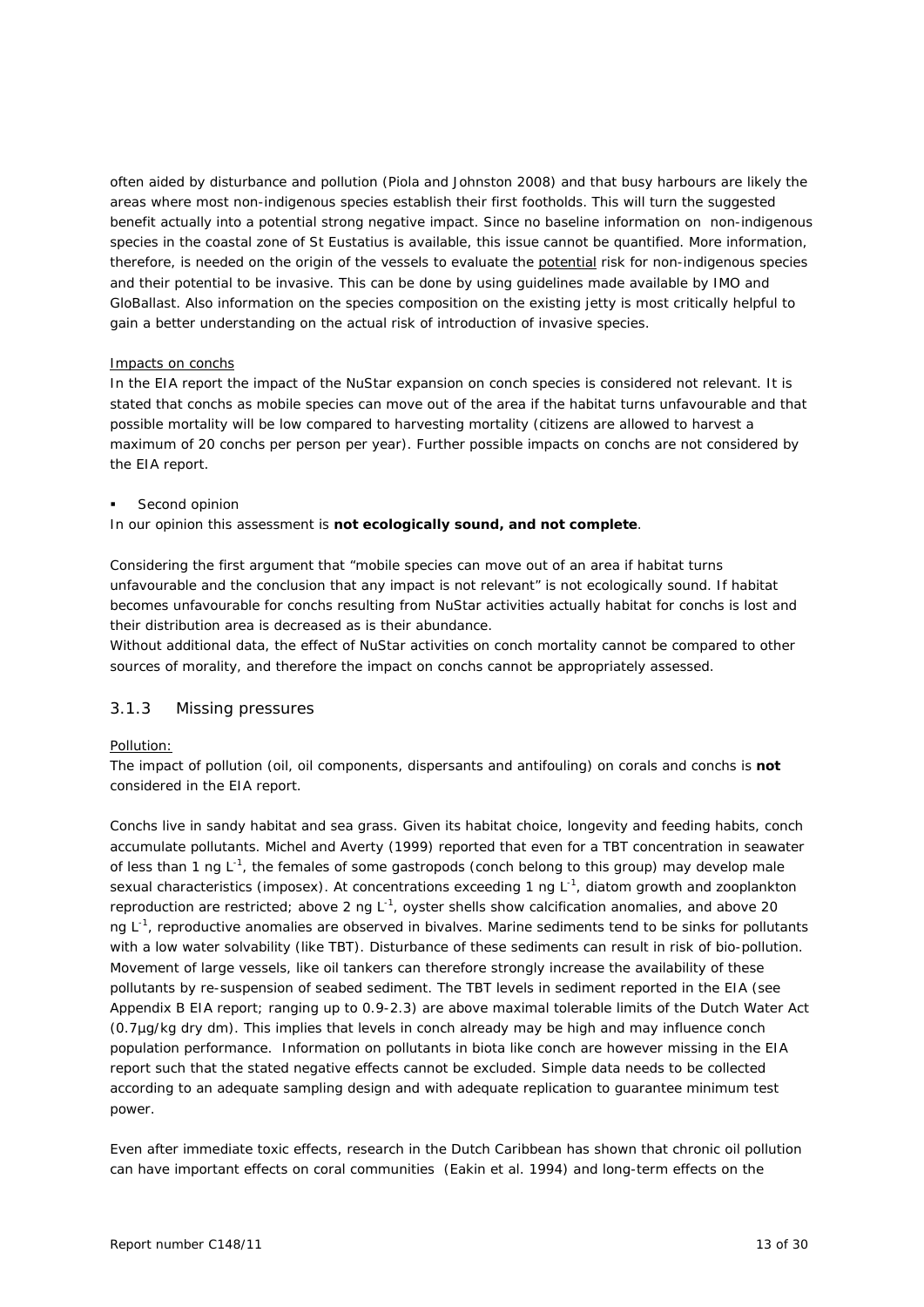molluscan faunas of rocky-shores (80% decrease in mollusc densities and 36% decrease in mollusc species richness), many years after the spill has taken place (Nagelkerken and Debrot 1995). Such insight for St. Eustatius can be obtained by simple collection and comparison of data from affected and unaffected sites which are otherwise similar habitats. A recent review paper by Haakyla et al (2007) stresses the serious negative effects of oil on coral reefs.

Contaminants from oil spills ultimately concentrates in bottom sediments and benthic organisms (Botello et al. 1991) such as filter feeders (corals and sponges) and detritivores (molluscs and conch). Peters et al. (1981) show how oil bio-accumulates and causes histopathology in corals. Aside from contamination by petroleum hydrocarbons (PAHs), oil is also considered an important source for contamination of sediments and fauna with heavy metals (Guzman and Jimenez 1992).

Oil dispersants are used to combat oil pollution at the St. Eustatius facilities (e.g. during the 2002 Statia spill). Dispersants are highly toxic to marine fauna and facilitate the uptake of oil by marine organisms (Shafir et al. 2007). According to those authors, decision-making authorities should carefully consider these results when evaluating possible use of oil dispersants as a mitigation tool against oil pollution near coral reef areas. Recent research identified several dispersants that are less damaging to the environment (Thorhaug et al. 2005).

#### Underwater noise:

**No** information is provided in the EIA report on the impact of noise during Jetty construction on coral larvae. Coral larvae respond strongly to under water sound (Simpson et al. 2004; Simpson et al. 2005; Vermeij et al. 2010). Coral larvae use sound to find their way to the bottom where they settle (Vermeij et al. 2010). Coral larvae respond to acoustic cues that may facilitate the detection of habitat from large distances and from up current or preferred settlement locations (Vermeij et al. 2010). In brief, sound plays a critical role in the ecology of reef organisms. Disruption of the native sound spectrum in an area for a relatively long period such as indicated for this project, may have an impact on the ecological processes in that area.

# 3.1.4 Missing data and impact assessments

#### Missing data

- Maps on sea-grass and coral reef habitat around St. Eustatius
- Ecological survey for area jetty option B
- Data on oil spill track record at NuStar, documenting frequency, magnitude, grade of spilled oil, causes for the spills, and which (if any) dispersants were used
- Data on vessel traffic (number, size, type, origin, duration of stay at jetty, place and duration of stay mooring)
- Data on hurricane incidence and magnitude
- Data on size distribution sediments from oil terminal construction site
- Data on non-indigenous species on existing jetty, in ballast water and ship hulls
- Data on pollutant levels in conch
- Data on under water noise during jetty construction.

#### Missing impact assessments

- The impact vessels mooring in or near the marine reserve during operation is not discussed.
- The impact on the marine reserves as a consequence of increased runoff from the tank construction site is not discussed.
- The impact of habitat loss of sea- grass and coral reef during operation are not discussed
- The impact of habitat loss on coral reef is not discussed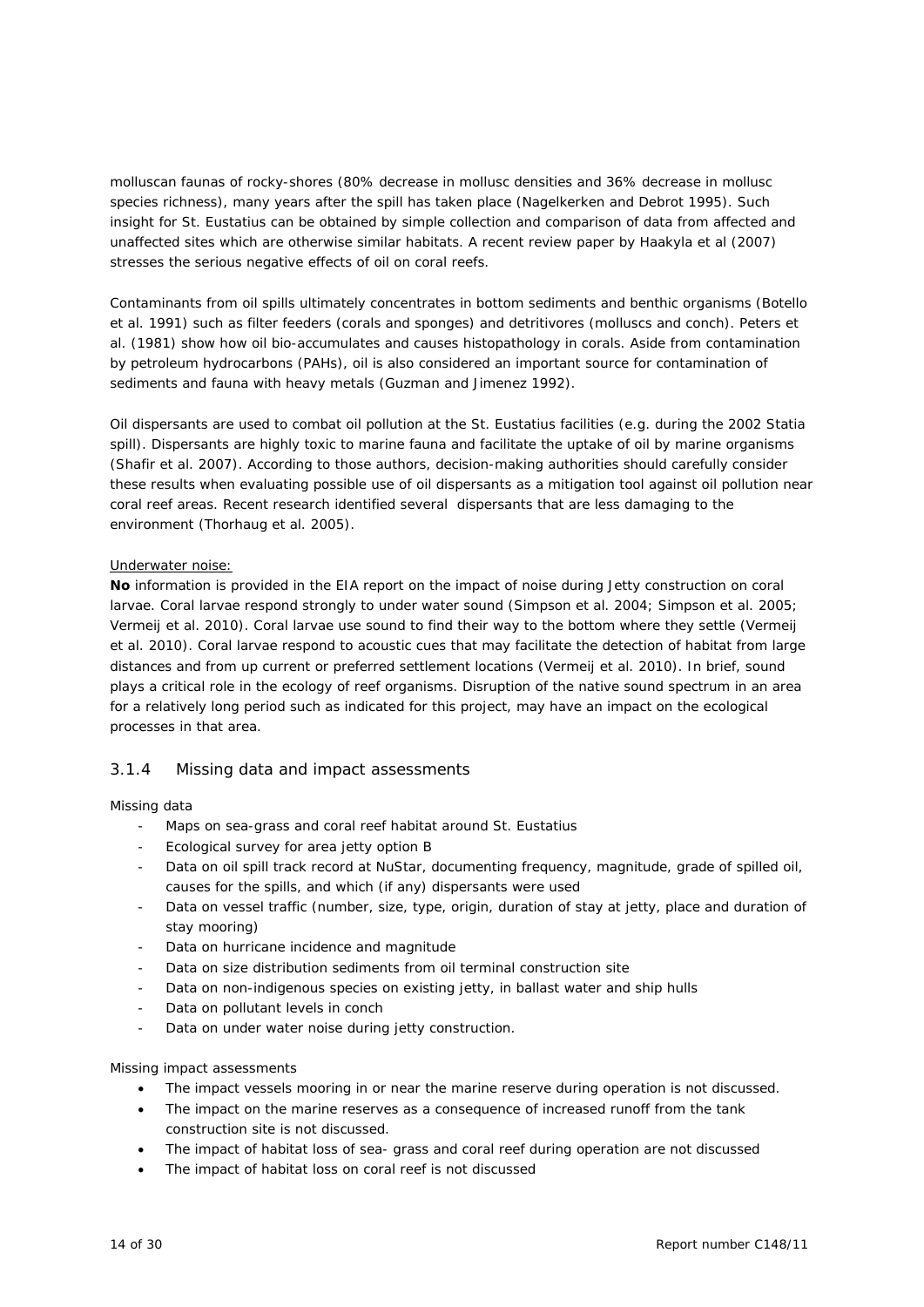- The impact of underwater noise on coral larvae is not discussed
- The impact of pollution on corals and conch is not discussed

## 3.1.5 Conclusion

**In conclusion**, we have to state that given incomplete and absent information on sea-grass, coral reef and conch abundance and spatial distribution (maps) and no quantitative information on the pressures (maps and quantification on vessel use of the area, oil spills etc. see detailed information given above) impacts cannot be appropriately quantified.

The EIA report fails to use available information. For instance, both in the impact assessments for seagrass and coral reef only the data of the survey (see Appendix B EIA) was considered. More information is available but not used. E.g. information on the spatial distribution and amount of sea-grass in the coastal zone of St. Eustatius, however, is available (e.g. see STENAPA annual report 2007 and Slijkerman et al. 2011).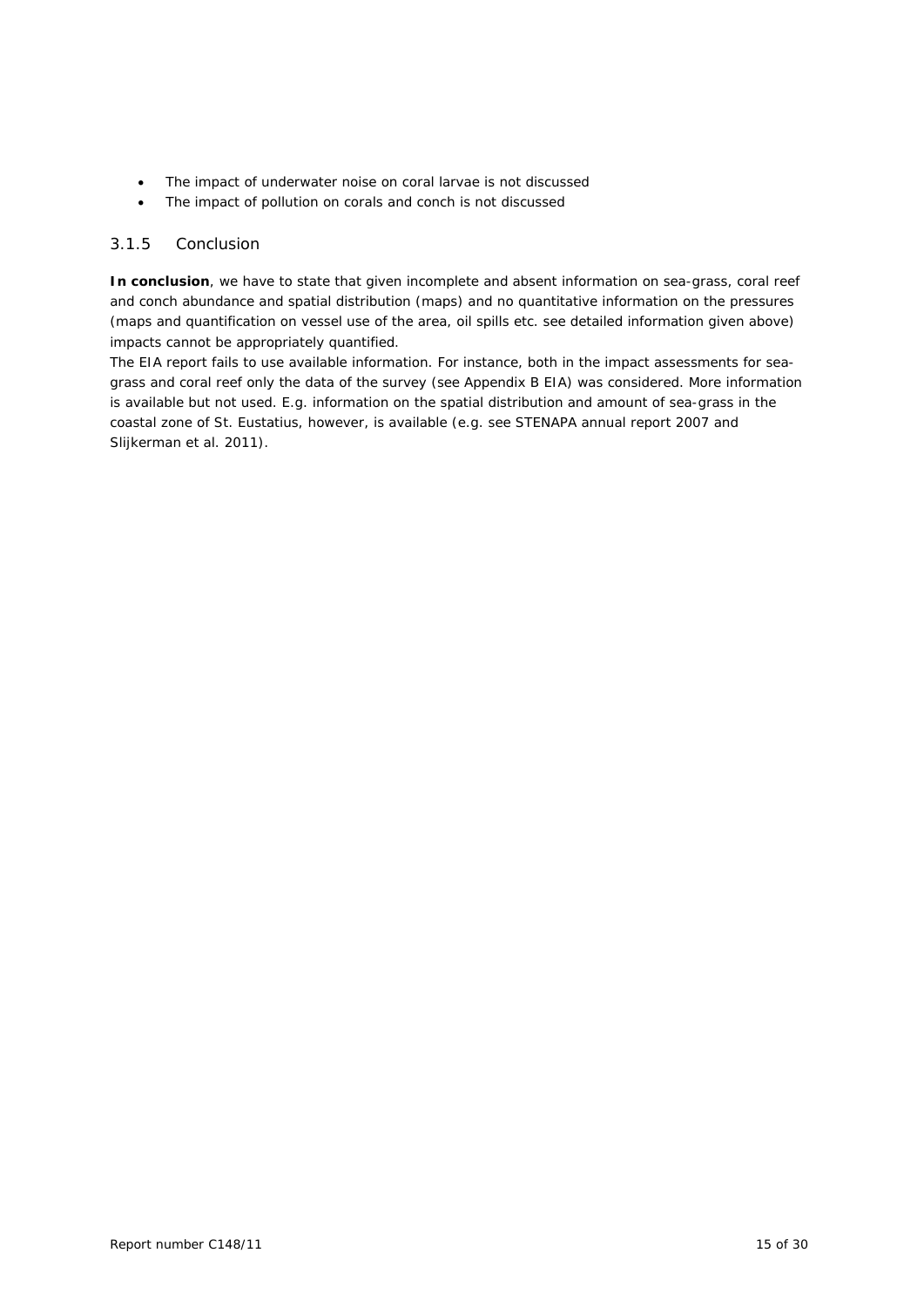# 3.2 Evaluation of the impact assessment on sea turtles and marine mammals.

In the EIA report the expected impacts on sea turtles and marine mammals is summarised in table 2.

| <i>Table 2</i> | Summarizes the impacts on green, leatherback and hawksbill turtle and marine mammals (EIA, |
|----------------|--------------------------------------------------------------------------------------------|
|                | 2011 page 152-153).                                                                        |

| Parameter         | Receptor                | Sensitivity (S) | description<br>Impact                          | Project phase                     | Magnitude of<br>mpact (M) | Significance<br>of impact<br>$(M \times S)$ | Mitigation<br>measure                                                                      | Residual<br>impact |
|-------------------|-------------------------|-----------------|------------------------------------------------|-----------------------------------|---------------------------|---------------------------------------------|--------------------------------------------------------------------------------------------|--------------------|
| Marine<br>Ecology | Green<br>turtle         | High            | Disturbance<br>breeding site (light,<br>noise) | $\mathsf C$<br>and<br>O           | None                      | Negligible                                  | None                                                                                       | Negligible         |
|                   |                         |                 | Collisions                                     | $\mathsf{C}$<br>and<br>O          | Low                       | Moderate                                    | Shipping lanes                                                                             | Minor              |
|                   |                         |                 | Decline in sea<br>grass habitat                | C                                 | Negligible                | Minor                                       | Protection sea<br>grass elsewhere                                                          | Negligible         |
|                   | Leather-b<br>ack turtle | High            | Disturbance<br>breeding site (light,<br>noise) | $\mathsf C$<br>and<br>O           | None                      | Negligible                                  | None                                                                                       | Negligible         |
|                   |                         |                 | Collisions                                     | $\mathsf{C}$<br>and<br>O          | Low                       | Minor/Mo<br>derate                          | Shipping lanes                                                                             | Minor              |
|                   | Hawksbill<br>turtle     | High            | Disturbance<br>breeding site (light,<br>noise) | $\mathsf{C}$<br>and<br>O          | Medium                    | Moderate                                    | No construction in<br>breeding season,<br>avoid appearance<br>of lights at sea             | Minor              |
|                   |                         |                 | Collisions                                     | $\mathsf{C}$<br>and<br>O          | Low                       | Moderate                                    | Shipping lanes                                                                             | Minor              |
|                   |                         |                 | Decline in habitat                             | $\mathsf C$                       | Low                       | Moderate                                    | Protection<br>elsewhere                                                                    | Minor              |
|                   | Marine<br>mammals       | Medium          | Impact resulting<br>from underwater<br>noise   | $\mathsf C$                       | Medium                    | Moderate                                    | Use marine<br>mammal<br>observers<br>Postpone start up<br>Soft start/ramp up<br>of pilling | Minor<br>/moderate |
|                   |                         |                 | Collisions                                     | $\mathsf C$<br>and<br>$\mathsf O$ | Medium                    | Moderate                                    | Develop agreed<br>shipping lanes                                                           | Minor<br>/moderate |
|                   |                         |                 | Reduction in<br>available prey                 | $\mathsf{C}$<br>and<br>O          | Low/<br>Negligible        | Minor                                       | None                                                                                       | Minor              |
|                   |                         |                 | Pollution with oil<br>spills                   | O                                 | Low                       | Minor/<br>Moderate                          | Develop oil<br>contingency plans                                                           | Minor              |

C-construction, O-operation.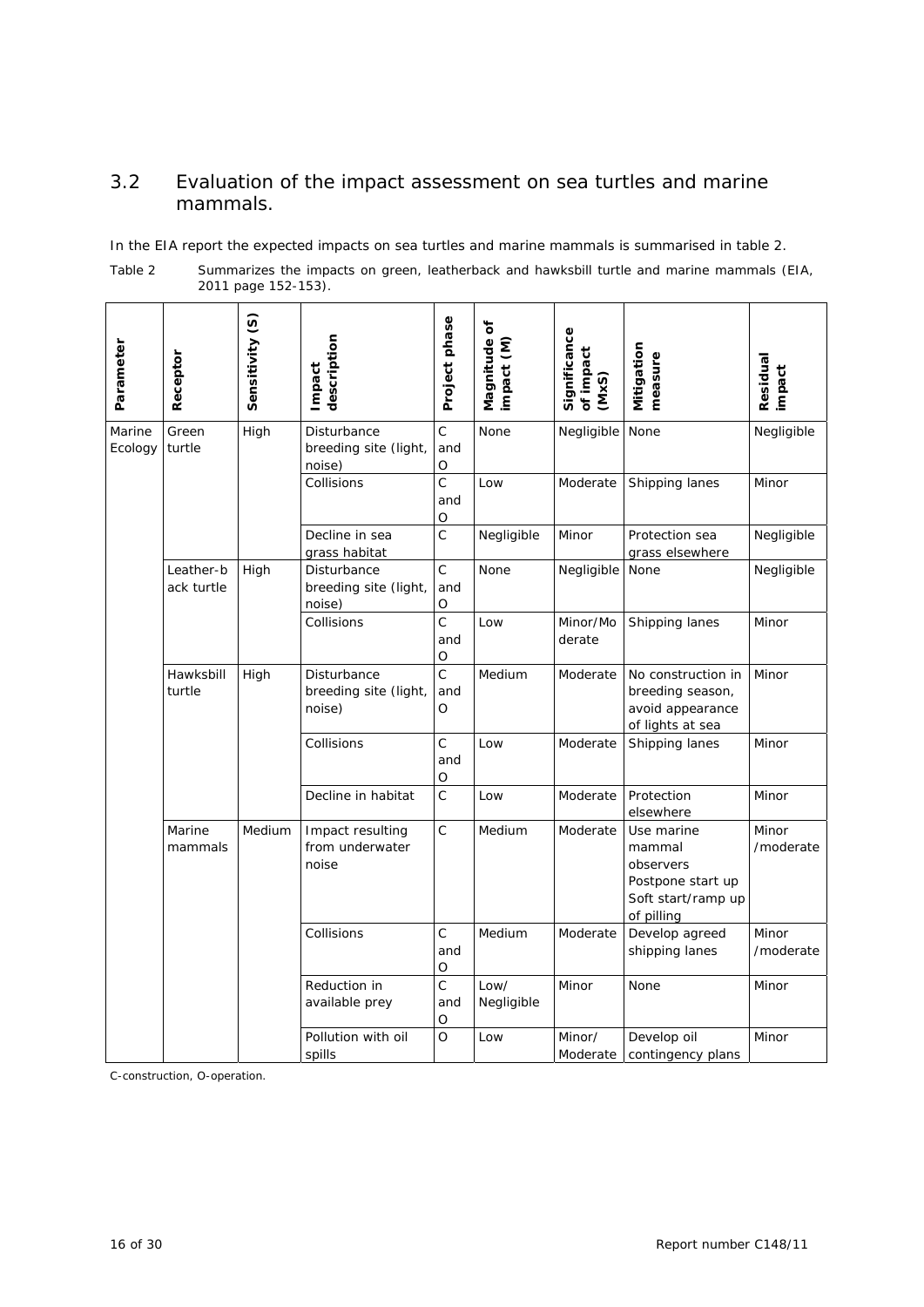# 3.2.1 Sea turtles

#### Light and noise disturbance at breeding site:

EIA report states that the green and leatherback turtle have no nesting sites near the construction location, whereas the hawksbill turtle has a nesting site 700m from the construction site. The EIA report therefore concludes negligible impact on green and leatherback turtle and a moderate impact on the hawksbill turtle. As a mitigation for this impact no construction in the breeding season is suggested and avoidance of the appearance of light at sea (other than navigation lights).

#### Second opinion

#### In our opinion this assessment is **not transparent**

We agree with the assessment on green and leatherback turtle. For the hawksbill turtle however it is not clear to us how the mitigation "avoidance of the appearance of light at sea (other than navigation lights)" reduced the moderate significance of impact into a minor.

#### Vessel strikes:

EIA report states that near the jetty vessel speed is low (4km/h) and state that at this speed collisions with vessels are rare, referring to Hazel et al (2007). The EIA report furthermore states that densities of leatherback are low (not recorded in water survey by Smith (2008)), no information was given for green turtle. The EIA report assumes that Hawksbill turtles reach relative high numbers in the area near the jetty during the breeding season referring to Smith (2008) who reported Hawksbill to be associated with the Northern Reserve. The EIA report states that vessel strikes have a moderate significance of impact on green and hawksbill turtles and a minor to moderate impact on leatherbacks. Mitigation by shipping is suggested to reduce these impacts to minor residual impacts.

#### Second opinion

In our opinion this assessment is **not complete, transparent and not ecologically sound**.

First we state that actually the EIA report only links the vessel strike issue to the small area near the jetty, the area where vessel speed is low. It does not assess the impact of vessel strikes farther from the jetty. Secondly the assessment is made without information on vessel numbers and speed nor densities and distribution of foraging sea turtles in the various important sea-turtle habitats around St. Eustatius. This makes the assessment incomplete and not transparent.

Maritime traffic has an important deleterious impact on sea turtles, which may even be larger than other important sources of anthropogenic mortality such as unimproved trawling (Hazel and Gyuris 2006). The most vulnerable species are the loggerhead and green turtle (Hazel and Gyurnis 2006). The reason for this is that while these animals generally feed below surface or on the bottom, they spend significant time (up to 12%) floating on the surface for breathing and sunning (Hochscheid et al. 2010). This makes them more susceptible than previously realized to vessel strikes. Vessel strikes are directly related to number of vessels and vessel speed, both of which have shown increasing trends in recent years. The number of vessels currently visiting NuStar amounts to roughly 1000 vessels per year (interpreted from the EIA report that states and increase of 45% increase in vessel traffic (Pag. 46) means an additional 450 ships (pag. 12)), among which both large tankers and smaller fuel carrying vessels. This data is very precisely known (by NuStar and port services) but is nowhere presented or analysed in the EIA report. The report states roughly that the number of vessels will increase by 450 (less than half) whereas the capacity of NuStar with the expansion will more than double. This certainly raises question marks. No reliable indication is given on past, present or the expected operational trend of increase in vessel traffic in coming years. The risk and actual (but undocumented) impact of vessel strikes can only be expected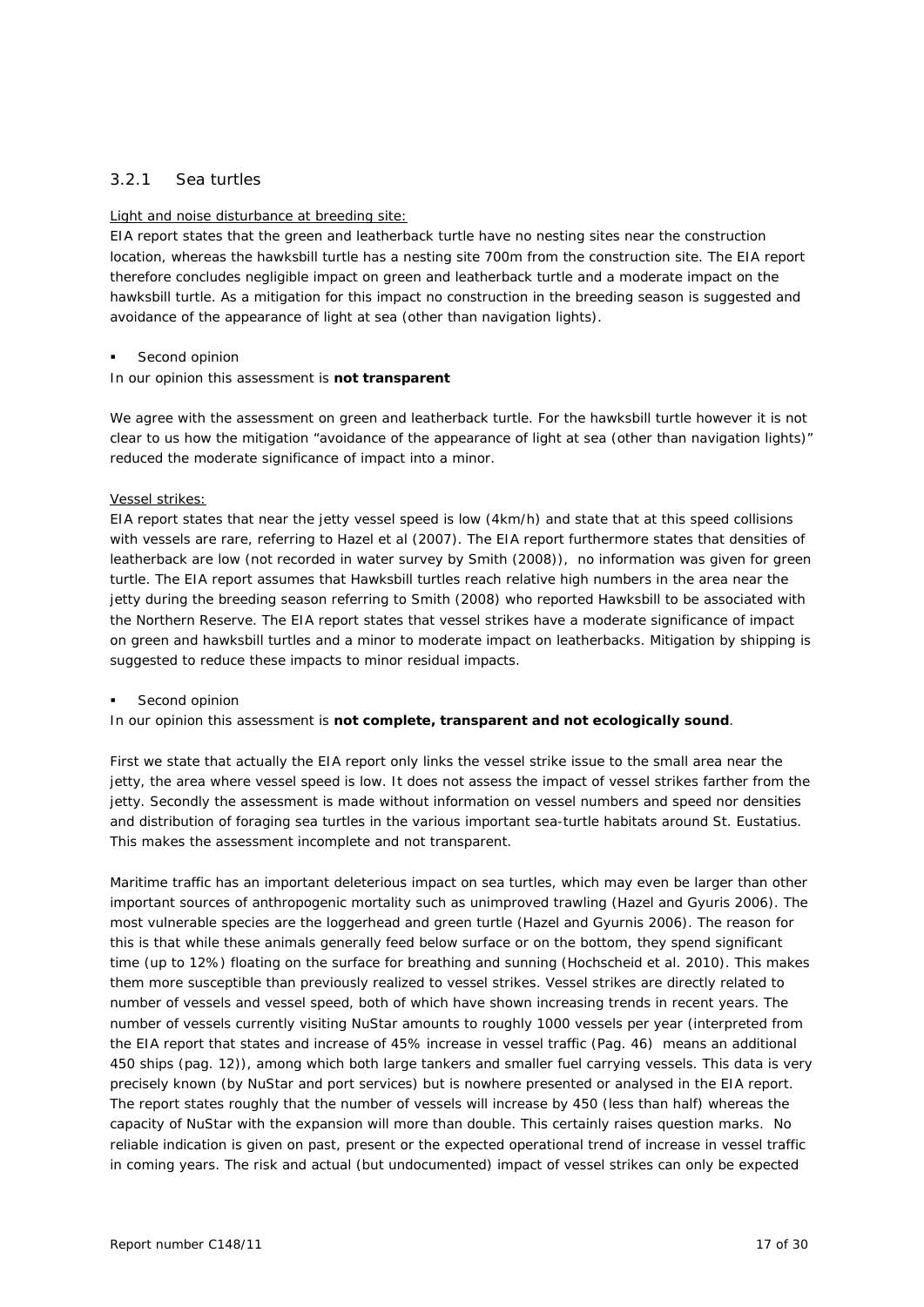to increase with the number and speed of vessels. Nowhere is this information provided in the EIA report, which renders this assessment incomplete.

Without information on the densities and distribution of sea turtles in the area as well as information on the use of this area by vessels and their speed no inference can be made whether shipping lanes can mitigate vessel strikes. One can even expect shipping lanes to increase vessel strikes if they suffice as a barrier (e.g. dividing breeding site and foraging site of sea turtles as can be expected for the leatherback turtle that breeds south of the NuStar terminal and feeds in the Northern Reserve), based on the provided information the suggested mitigation is therefore not ecologically sound

#### Habitat loss:

The EIA report states for the green turtle that habitat loss has minor significance of impact based on small loss of sea-grass habitat due to construction of jetty A (the EIA report refers to paragraph 8.3.2), and a suggested low impact of artificial lighting, noise and increased human activity on the access of turtles to their feeding grounds. The impact of habitat loss on the hawksbill is considered moderate by the EIA report especially for jetty option B. As mitigation measure protection of sea-grass and reef habitat elsewhere is suggested to reduce the moderate impact to a minor residual impact.

#### **Second opinion**

In our opinion this assessment is **not complete, not transparent, not relevant, and not ecologically sound**.

Habitat loss for sea turtles is not quantified in the EIA report. The EIA report appears to imply that habitat loss is limited to the area directly occupied by the pilings. Each piling is indicated at a diameter of 1.2 m for the jetty pilings and 1.5-2 m for the dolphin pilings. As the number of pilings is nowhere given, it is impossible to estimate how much bottom area will be directly occupied by the pilings. We state that habitat loss will be much greater than only the area occupied by the pilings. The key habitats for sea turtles are sea-grass (green turtle) and coral reefs (hawksbill). These ecosystems are driven by sunlight. Without sunlight the primary producers will disappear and effective feeding habitat for two sea turtle species will be lost. Therefore, shading by the new pier and the vessels moored will be the most important effect responsible for productive habitat loss. This aspect is not mentioned and quantified in the EIA report. The width of the pier and height are key determining factors for effective area shaded by the pier. These data are not given in the report and no analysis on habitat loss is provided. Also the additional surface area which will be effectively shaded by anchored vessels is not quantified.

STENAPA has developed a habitat map for sea-grass and reefs around St. Eustatius (STENAPA, 2007, 2010). This information can be combined with satellite imagery to develop a habitat map for St. Eustatius providing total surface area per habitat type (see Slijkerman et al. 2011). Based on this habitat map and the area affected by shading it is simple to estimate the total habitat loss in terms of the percentage of sea-grass and (possibly) coral reef. As a consequence the EIA report gives no quantitative insight into the habitat loss involved in the planned NuStar expansion. Also areas seemingly "barren" may still constitute productive sea-grass habitat for sea turtles or other important species like conch. Sea-grasses grow based on rhizomes under the sediment. Just like other higher plants sea-grass display strong seasonal growth and shedding of leaves, also in the tropics. An area seemingly barren today may be covered with a thick sea-grass bed in another season of the year. The EIA report does not explain this effect nor explain what this can imply for their habitat assessment.

The mitigation measures suggested in Table 2 protection of habitat elsewhere does not seem relevant since the EIA report refrains from actually quantifying the habitat loss.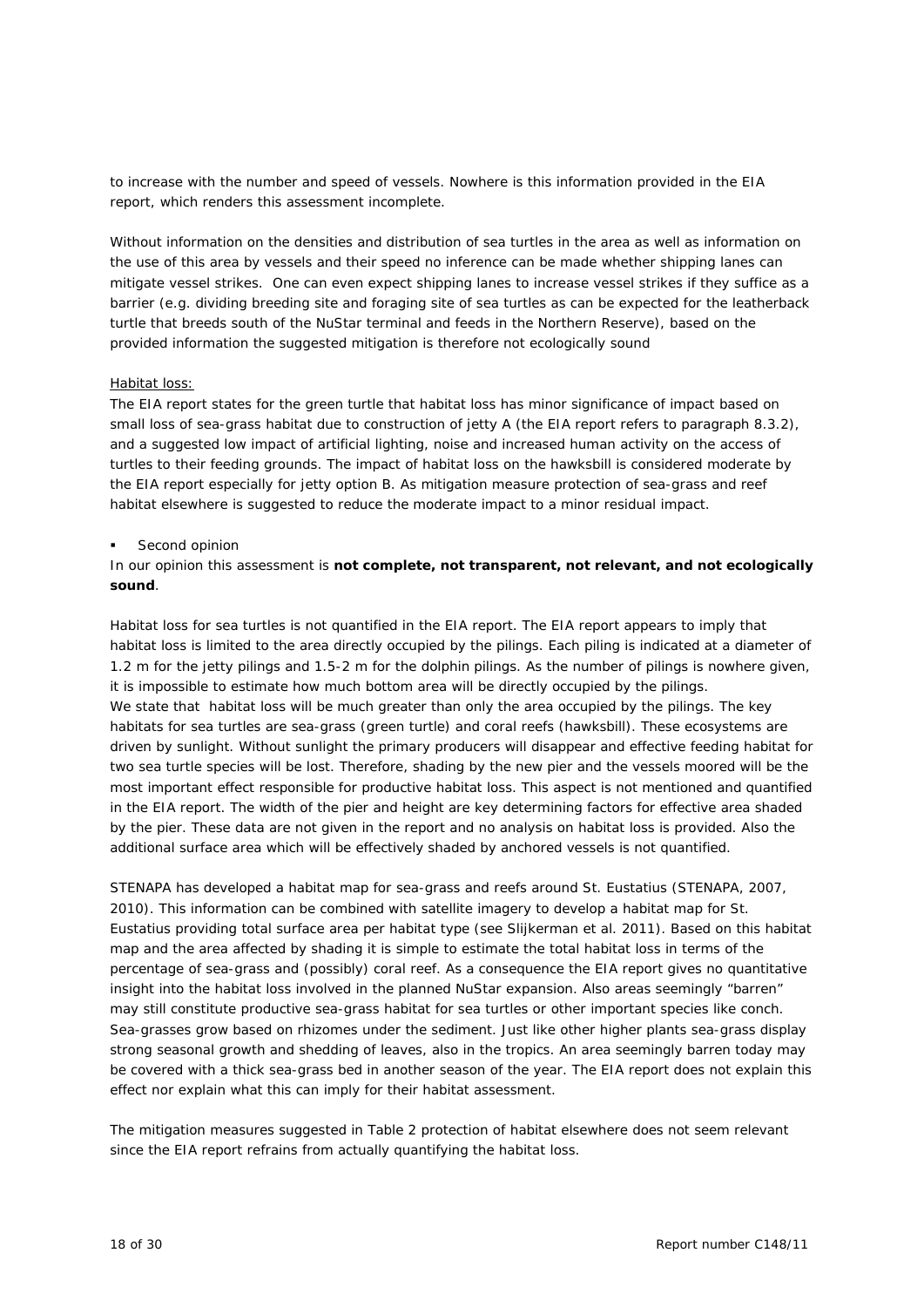# 3.2.2 Marine mammals

#### Underwater noise:

The EIA assessed the impact on cetaceans during the construction phase will be moderately adverse. The EIA states that noise from pilings potentially mask dolphin noise and cause disruption of natural activities. As mitigation measures the EIA report suggest to use acoustic devices to determine the presence of any marine mammals during piling start up, to postpone start up until marine mammals within close distance have moved away, and soft start/ramp up of pilling activities to give marine mammals the opportunity to move away without harm. These mitigations are suggested to reduce the impact to minor/moderate.

#### Second opinion

In our opinion this assessment is **not complete, not transparent not ecologically sound.** 

First we state that provided information on the intensity of the noise level is not provided by the EIA report. The EIA report describes that the duration of hydraulic hammering is 7-8 months for the jetty pilings. The EIA does not provide information on how many jetty pilings are concerned. Furthermore no information is provided on the actual expected sound levels and frequency spectrum at given distances from the jetty, nor information on the distribution of marine mammals. Without this information the assessment is not complete and transparent.

Secondly the EIA report fails to consult the most recent literature on the topic of underwater noise and to include information on mammal presence. As a consequence, the assessment is not ecologically sound. Recent research has shown marine mammals to be very sensitive to underwater sound. The potential direct impacts include physical damage to auditory or non-auditory tissues, perceptual, such as interfering or altering intraspecific communication, behavioural, such as short or long-term displacement from an area, and chronic, such as increased vulnerability to disease. Potential indirect impacts include reduced availability of prey and or increased vulnerability to numerous hazards (Parsons and Dolman 2004).

Tougaard et al (2009) show that the area of sound effects from pile driving to harbour porpoise is more than 20 km in the relatively shallow North Sea. Brandt et al (2011) reach similar conclusions and also saw how noise from pile driving led to a long-term decrease for the totality of the pile driving construction period. In an area surrounded by deep waters such as St. Eustatius, the distances where noise may impact cetaceans can be expected to be even farther from the source. This may be almost out to the Saba Bank, an area likely to be an important nursery area for the endangered humpback whale (Debrot et al., in press). The long-term disturbance by sound could have lasting effects on the presence of cetaceans in a large area around St. Eustatius as migratory habits are affected and resident dolphin populations are displaced.

The mitigation measures suggested do not include the measure bubble-curtains. Bubble curtains currently is suggested to offers the best promise to reduce underwater noise produced by pilings (Wursig et al. 2000, Dolman 2004; MacGillivray and Racca 2006; Jefferson et al 2009). The mitigation measures suggested by the EIA report indicate to reduce impact only on marine mammals near to the construction site (e.g. use acoustic devices to determine the presence of any marine mammals during piling start up, to postpone start up until marine mammals within close distance have moved away).

#### Vessel strikes:

The EIA report states that of those marine mammals that are present in waters around St Eustatius most occur in deep waters. The bottlenose dolphin, spinner dolphin and humpback whale, however, were recorded close to the coastline. Based on this information the EIA report assumes that the impact of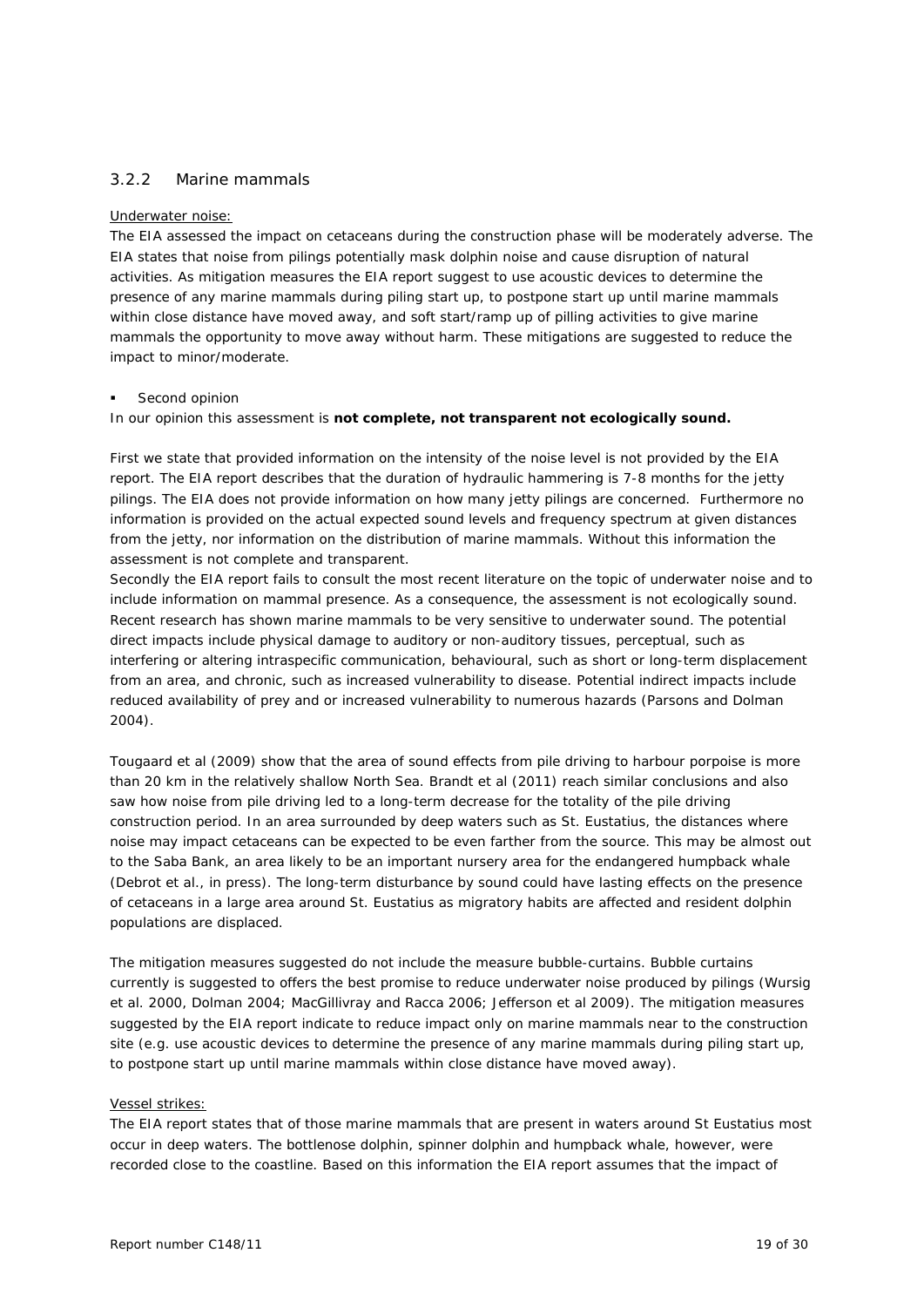vessel strikes on marine mammals will have moderate significance of impact. As a mitigation measure shipping lanes are suggested to reduce this impact to a minor residual.

#### Second opinion

In our opinion this assessment is **not complete, and not ecologically sound**.

First we state that seemingly the impact of vessel strikes on marine mammals is only considered close to the coastline. Secondly, given the absence of information on marine mammal presence (maps) and shipping activity to and from the NuStar operation (vessel density and distribution, vessel size and speed) no quantitative inference can be made on the risk of vessel strikes. Without this information the assessment on vessel strikes is incomplete, not transparent and not ecologically sound. The long-term effects of the NuStar expansion will be increased vessel traffic near St. Eustatius and the EEZ. Such traffic in open waters where cetaceans occur typically takes place at high velocity such with an increase in vessel traffic and increase in vessel strikes can be anticipated. In areas with heavy vessel traffic vessel strikes are recognized as a key impact for large cetaceans (Panganida et al. 2011). Vessel strikes have been documented for the Dutch Caribbean (Debrot et al. 2011) and their impact on marine mammals is likely much more than currently realized.

#### Reduced availability of prey:

The EIA states that the construction activities of the NuStar expansion can potentially displace prey resources, which is expected to be a localised effects, and marine mammals in this area should be able to follow the prey. The EIA concludes on this statement that the significance of impact is minor.

#### Second opinion

## In our opinion this assessment is **not complete, not transparent, not consistent and not ecologically sound**.

We conclude that based on the provided information the conclusion that reduced availability of prey has a minor impact is not transparent. First we state that the actual pressure is not stated in the EIA report. We presume that the EIA report refers to noise: on page 66 the EIA report states "Construction activities" have the potential to replace prey resources (i.e. fish, see section 11)" and in section 11 noise is considered the only impact of moderate significance. Without information on spatial distribution of marine mammals, nor that of their prey, nor information on the pressure noise on prey, this impact cannot be appropriately assessed.

#### Pollution with oil spills:

The EIA report assessed the impact of oil spills on marine mammals as minor to moderate. This conclusion was based on the assumptions made in the EIA report which were: citation "Due to the short term timescale and the infrequent and local extent of the impact of oil spills on marine mammals". Mitigation of this impact is suggested by appropriate contingency planning and remediation measures to be reduced to a minor residual impact.

#### Second opinion

## In our opinion this assessment is **not complete, not transparent, not consistent and not ecologically sound**

We conclude that based on the provided information this assessment cannot be made. The data on oil spills given by the EIA report is incomplete. The EIA report only mentions three spills (1992, 2002 and 2004) but documentation was also easily found via Google for spills in 2005 and 2009. These spills are occasionally large eg. March 15, 1992: 100 barrels #6 fuel oil fouling the leeward coast east to White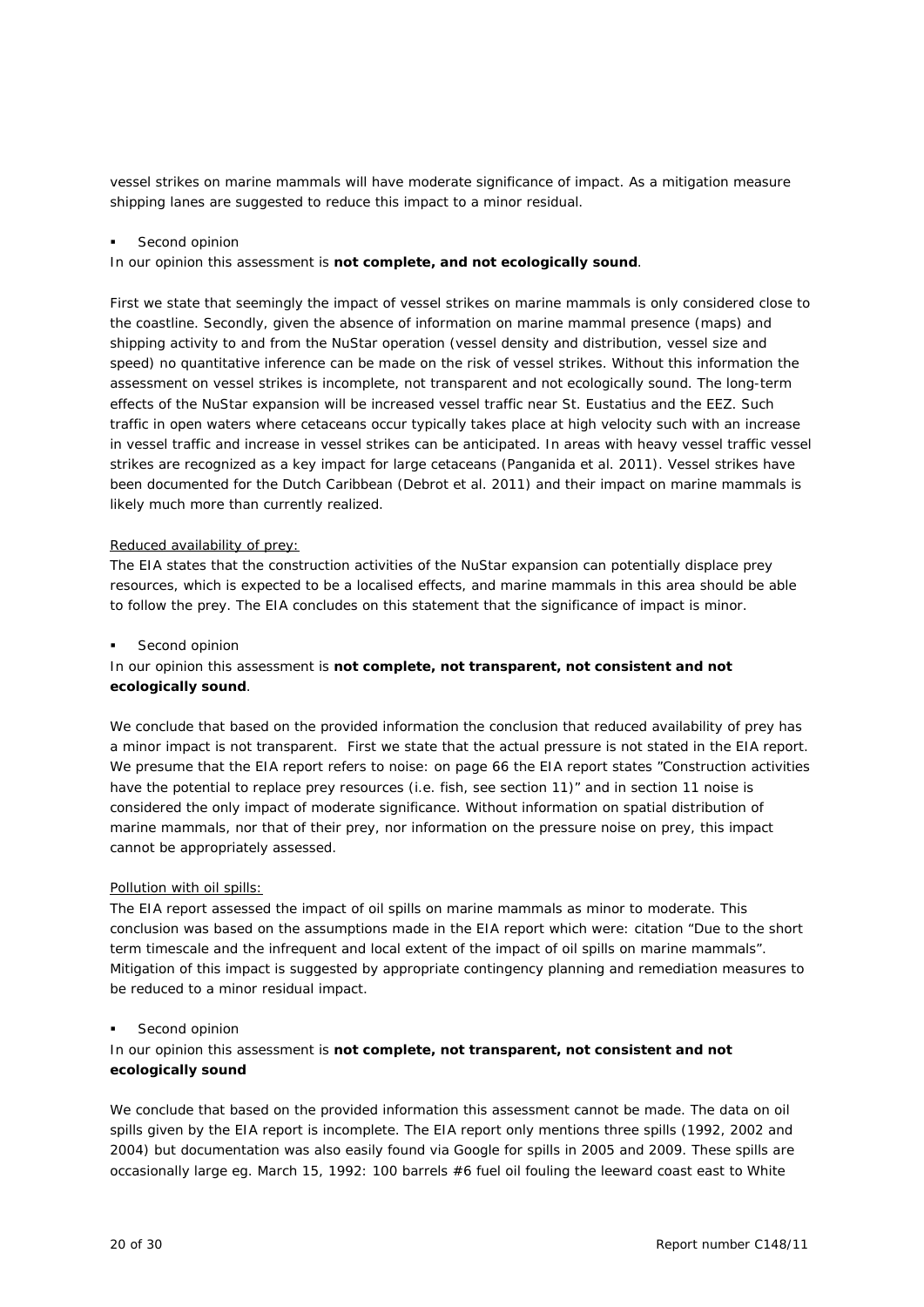Wall, and February 26 2002, when oil had to be "mopped up" from large parts of the shoreline, and may even affect the sea turtle nesting beaches on the other side of the island (2004), or may cover large parts of the ocean (28 May 2009: Valombrosa caused a slick of about 4 km x 500 m wide). Dispersants are used in some cases (eg. 2002) even though the effect on marine life can be very serious. Without a complete overview of the oil spills at St Eustatius a conclusion that oil spills are citation for the EIA report "short term timescale and the infrequent and local extent" cannot be made.

Furthermore, the argumentation given in the EIA report is not consistent, in the same paragraph as where the EIA states "Due to the short term timescale and the infrequent and local extent of the impact of oil spills on marine mammals". Two lines earlier they state "There is no information available on the environmental impacts of these reported incidence (referring to the three spills of 1992, 2002 and 2004)".

As stated above oil contamination in St. Eustatius is frequent, but not quantified. Without this information and an estimation on the increase of oil spills given the expansion of NuStar activities, little can be inferred on the impact of oil spills and contamination with oil components such as PAH and heavy metals on marine mammals. Marine mammals in general, given their longevity, role in the food chain, and high fat content tend to accumulate lipophilic pollutants such as PAHs (Fair et al. 2010).

# 3.2.3 Missing pressures

## Oil pollution:

The impact on oil spills on turtles is not evaluated in the EIA report

Recent research has proven serious negative impacts by oil spills on sea turtles. This can take the form of burns to the skin of the animals when they surface to breathe (e.g. NMFS U.S. 1993) or contamination of eggs (Vasquez et al. 1997) through contamination of nesting beaches. Sea turtles may even mistakenly see floating Tar as food items and feed on these (Atwood et al. 1987). Oil spills in the Caribbean can affect a large number and wide range of animals (Mignucci-Giannoni 1999). Rescue costs can be high and a large proportion of treated animals typically succumbs despite efforts (Mignucci-Giannoni 1999). Oil spills have occurred frequently and chronically at the NuStar facilities over that last two decades. These data are precisely recorded and available from NuStar, the Coastguard (enforcer), The Curacao Ports Authority (oil spill coordinator Netherlands Antilles), and at Directie Scheepvaart (Curacao). Nowhere are these data presented or analysed in the EIA to give an accurate base-line of frequency, magnitude or nature of the spills.

# 3.2.4 Missing data and impact assessments

#### Missing data

- Maps of turtles densities in the various habitats around St. Eustatius to document densities and identify areas of turtle concentration
- Maps of cetacean distribution in St. Eustatius near shore waters using the study design applied to the waters of St. Maarten (by the St. Maarten Nature Foundation in their 2011 study). Maps of current and projected vessel traffic and speeds for the Dutch Caribbean waters surrounding St. Eustatius
- Data on oil spill track record at NuStar, documenting frequency, magnitude, grade of spilled oil, causes for the spills, and which (if any) dispersants were used
- Data on vessel traffic (number, size, speed)
- Maps on sound levels due to jetty pilings
- Data on the number of pilings and size (width and height) of the jetty
- Baseline level of contaminants in nesting beach sediments and turtle eggs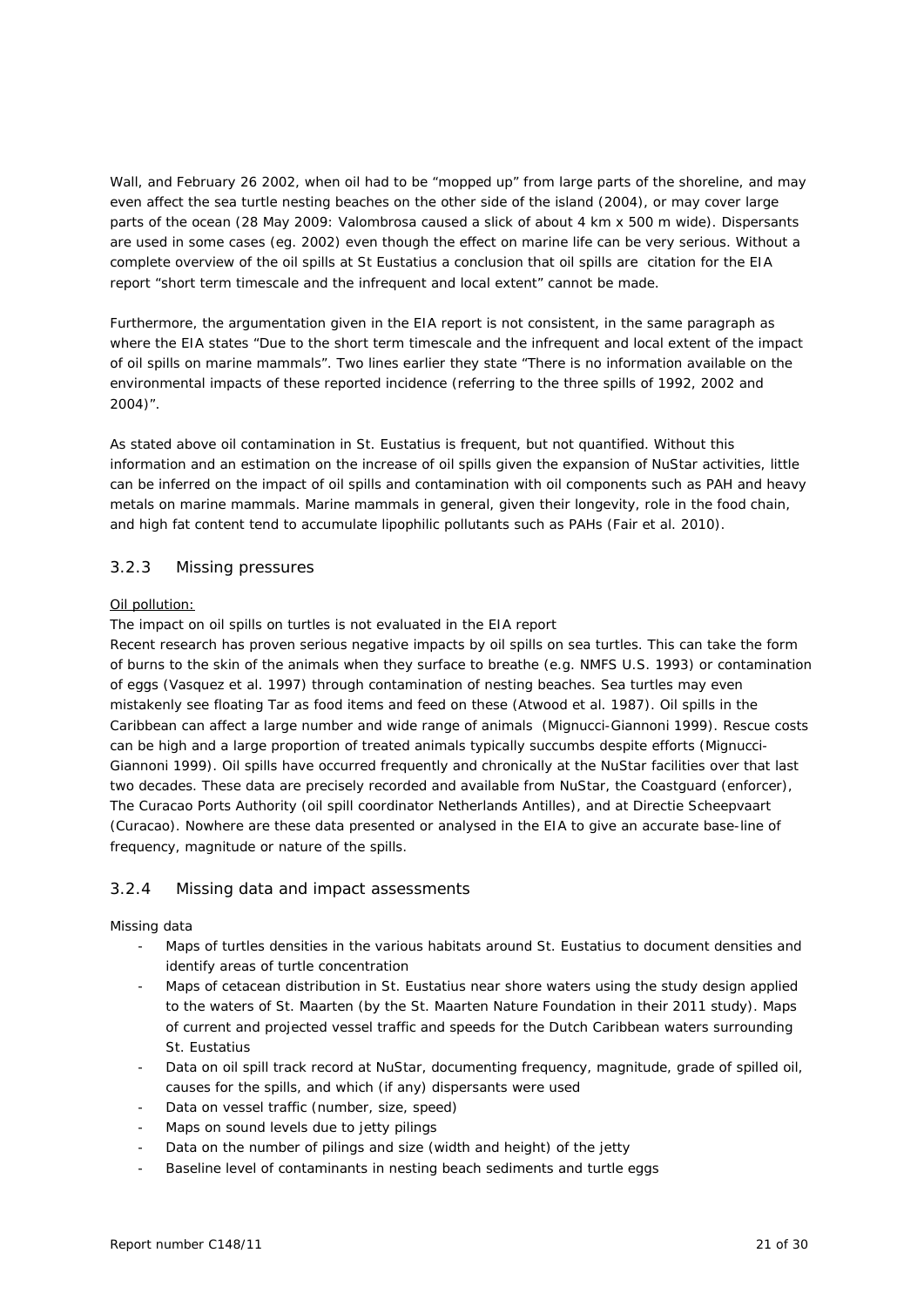Missing impact assessments

- Impact of vessel strikes on turtles farther from the direct neighbourhood of the jetty (vessel speed >4km/h) is not discussed
- The impact of oil spills and pollution on turtles is not discussed.

## 3.2.5 Conclusion

**In conclusion**, we state that the EIA report lacks proper and recent information on spatial use of the marine area by mammals and turtles and gives no quantitative information on the pressures (maps and quantification on vessel use of the area, oil spills etc. see detailed information given above) that can cause an impact. Part of this information can be made easily available, e.g. information on vessel traffic and oil spills. The last being precisely recorded and available from NuStar, the Coastguard (enforcer), The Curacao Ports Authority (oil spill coordinator Netherlands Antilles), and at Directie Scheepvaart (Curacao).

# 3.3 Evaluation of fisheries and noise

In the EIA report the expected impacts on fisheries and noise is summarised in table 3.

| Parameter        | Receptor | $\widehat{S}$<br>Sensitivity | description<br>Impact                       | phase<br>Project | ð<br>ξ<br>Magnitude<br>impact (M) | ပ္ပ<br>Significan<br>of impact<br>(MxS) | Mitigation<br>measure | Residual<br>impact |
|------------------|----------|------------------------------|---------------------------------------------|------------------|-----------------------------------|-----------------------------------------|-----------------------|--------------------|
| <b>Fisheries</b> | Fish     | Low                          | Disturbance of fish<br>due to pilling noise | $\mathsf{C}$     | Low                               | Minor                                   | None                  | Minor              |
|                  |          |                              | Increased vessel<br>activity                | $\circ$          | Negligible                        | Negligible                              | None                  | Negligible         |
|                  |          |                              | Oil spills                                  | $\circ$          | Negligible                        | Negligible                              | None                  | Negligible         |
|                  |          |                              | Jetty as artificial<br>reef                 | $\circ$          | Beneficial                        | Beneficial                              | None                  | Beneficial         |
| Noise            | Fish     | High                         | Pilling                                     | $\mathsf{C}$     | Low                               | Moderate                                | Bubble screen         | Minor/<br>Moderate |

*Table 3. Summarizes the impacts on fish (EIA, 2011 page 152-153).* 

C-construction, O-operation.

#### 3.3.1 Fish

#### Noise and increased vessel traffic:

The EIA report states that the impact of noise on fish is considered minor given the ability of fish to move away, and the fact that the immediate area of construction was not noted for significant fish assemblages. The same arguments (ability to move and area not noted for significant fish assemblages) are given in the EIA to qualify the impact of increased vessel traffic during operation as negligible.

#### Second opinion

In our opinion this assessment is **not complete, and not ecologically sound**.

We state that fish is sensitive to noise. Noise of pile driving can have a negative effect on both adult fish and fish larvae. Lethal effects are expected if the pressure waves released with pile driving result in implosion of the air in the swim bladder of fish. Sub lethal effects involve loss of habitat resulting from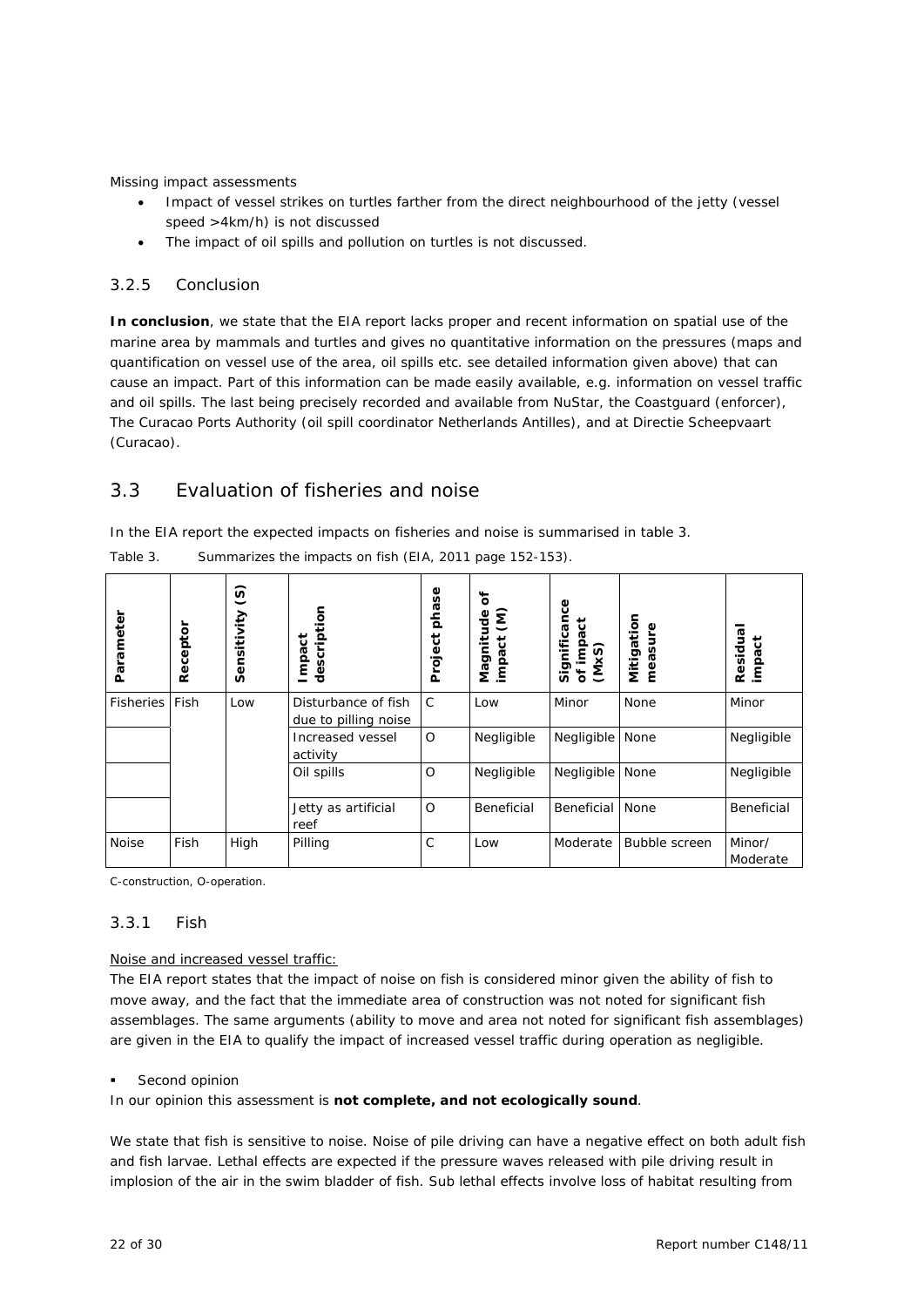avoidance response, and reduced sensitivity to sound which impacts survival (avoiding predator) and reproduction (finding mate). Fish larvae respond to sound (Simpson et al. 2004). Noise generated by a reef community provides a valuable orientation cue for reef fish; both for larvae as they recruit to reefs, and for adults and juveniles during nocturnal movements (Kennedy et al. 2010). Compared to adult fish, fish larvae are generally assumed more sensitive because they cannot actively move out of the area.

Based on the available information provided by the EIA report it is difficult to estimate the impact of piling noise on fish. Data is lacking on how many jetty pilings are concerned. Data on the actual underwater noise levels expected to be caused by the pilings is also absent. This makes it difficult to estimate the strength (noise levels at certain distances) and the intensity (noise waves per time) of this pressure. The known and most effective method to reduce collateral damage from pile driving (bubble curtains) is not mentioned or proposed.

Both the loss of fish habitat (caused by avoidance of the area) and death of fish (larvae and adults resulting from underwater noise) have an impact on population dynamics of fish and a consequential impact on its predators (e.g. marine mammals).

#### Oil spills:

The EIA states the impacts of oil spills on fish to be negligible given the fact that fish can move away from the impacted area.

#### Second opinion

In our opinion this assessment is **not complete**, and **not ecologically sound**.

We have stated earlier in this document for other ecological receptors that without insight in the actual pressure of oil spills it is difficult to estimate the possible impact of oil spills on species. Oil spills can have short term direct effects on organisms by e.g. skin burns and clogging breathing systems (such as gills of fish). These short term direct effects can be avoided by moving out of the area, but only if fish are able to sense oil components and respond appropriately. On the longer term oil components and detergents will be taken up in the food chain, causing high internal pollutant concentrations in fish and possibly effects on reproduction and survival, thus effecting the population dynamics.

#### Jetty as artificial reef:

The EIA states that the jetty might serve as artificial reef for fish and thus being beneficial for fish since it can attract fish.

#### Second opinion

In our opinion this is a minor issue (**not relevant** issue) and the assessment is **not complete, and not consistent**.

Indeed, we agree with the conclusion that structures like jetties tend to attract fish. However, the surrounding area was noted not significant for fish assemblages (EIA report stated on page 95) and therefore the EIA report considered the impact of noise and vessel traffic on fish negligible. In our opinion it is inconsistent to assume that the jetty has a beneficial effect on fish if the direct surroundings have been noted not significant for fish assemblages. Moreover, if the jetty indeed has a beneficial effect on fish this will change the assessment on noise and increased vessel traffic from negligible to moderate.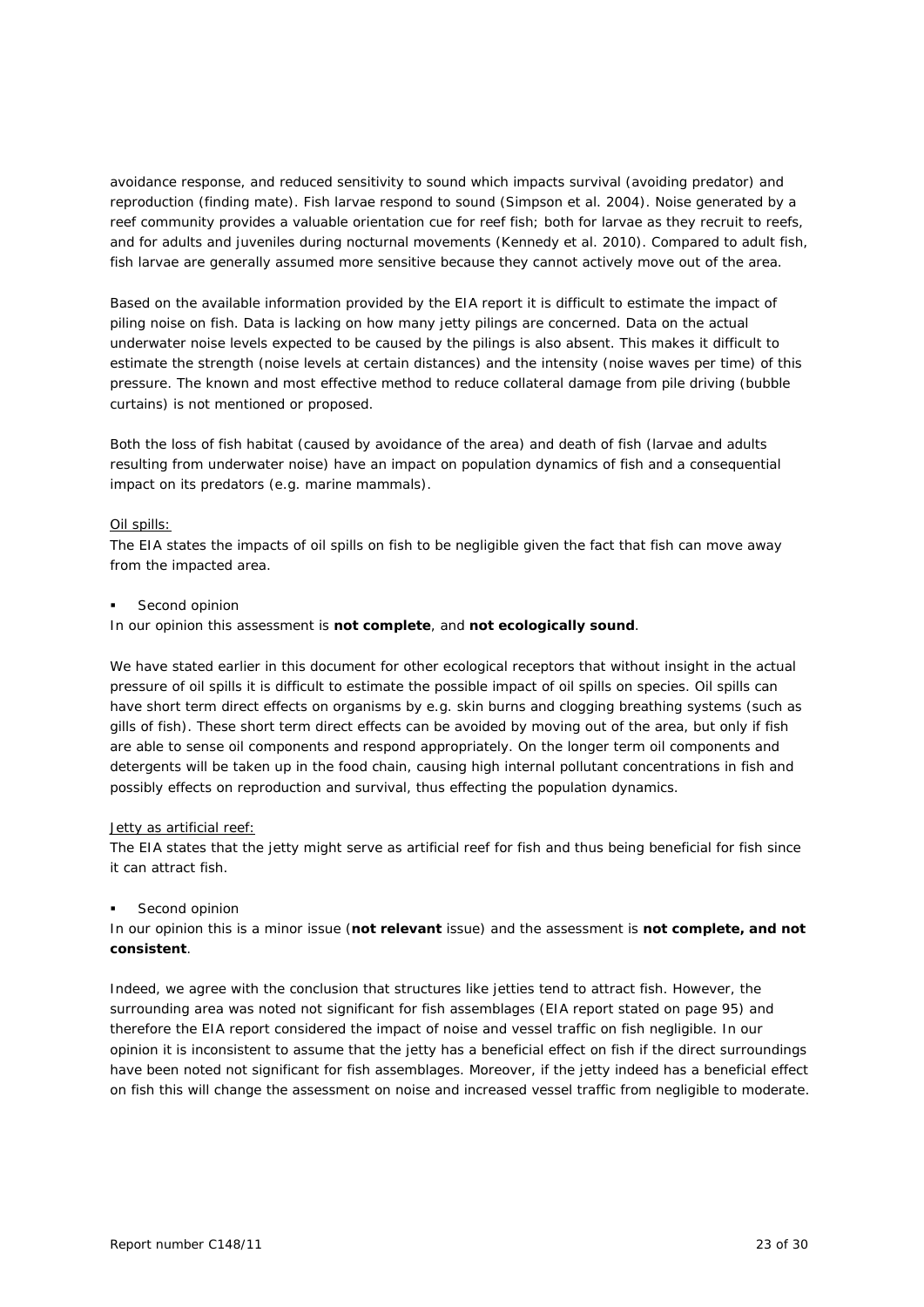# 3.3.2 Noise:

#### Pilling

The EIA states that there is no reliable method for quantitatively predicting the underwater noise levels resulting from marine piling. In the assessment of the impact of noise reference is made to Dr. P Henderson (referred to as Proof of Evidence of Dr. A.P. Henderson for London Gateway Port HEO, May 2003) who noted that underwater noise within 5m of pile driving can cause injury or mortality in fish and at 2 km avoidance reactions.

Second opinion

In our opinion this assessment is **not complete**.

Contrary to the claim made in the EIA, methods are available to quantify underwater noise levels resulting from piling. Based on measurements made in the field at standardised distances from the jetty information on noise spectra, pressure levels, propagation etc. can be assessed and a noise map can be compiled via interpolation.

The suggested mitigation of pilling noise with bubble screens is a good suggestion. Bubble screens are currently the most promoted mitigation methods. By using a bubble screen or bell curtain around the site where piles are driven, reductions of the total broadband noise levels by 3 to 5 dB is allegedly feasible (Würsig et al. 2000). Some studies have shown significant noise reducing effects of bubble screens (up to 25 dB reduction), but it remains to be demonstrated that such high levels of attenuation can be achieved repeatedly in deeper waters under influence from currents and winds.

Another mitigation option is to apply vibration instead of hammering. Hammering causes sound levels under water orders of magnitude higher than compared to vibration.

## 3.3.3 Missing pressures

No missing pressures

# 3.3.4 Missing data and impact assessments

Missing data

- Data on oil spill track record at NuStar, documenting frequency, magnitude, grade of spilled oil, causes for the spills, and which (if any) dispersants were used
- Data on vessel traffic
- Maps on sound levels due to jetty pilings
- Data on the number of pilings
- Maps on fish abundance and distribution
- Baseline level of contaminants in fish

Missing impact assessments

No missing impact assessments

#### 3.3.5 Conclusions

For the impact assessments on fish we state that the EIA report did not attempt to make an assessment on the impact of fish given that fish was assumed to be able to move out of the area and the area was not considered important for fish (page 95 citation " the immediate area of construction is not noted for significant fish assemblages"). A proper assessment should include information on the abundance and distribution of fish and give quantitative information on the pressures (maps and quantification on noise levels, oil spills etc.) these data are not available in the report.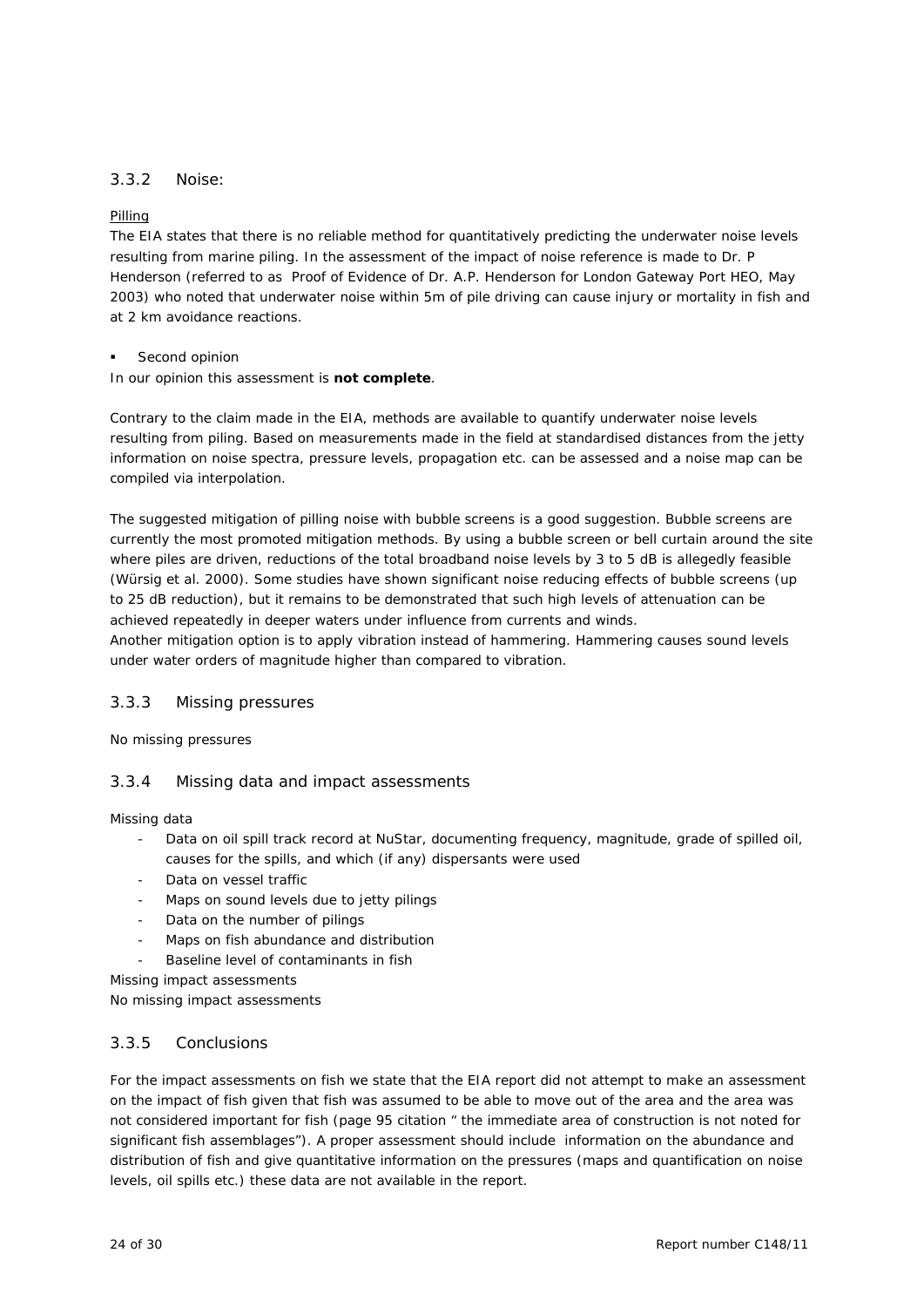# 4. Conclusions

Apart from the conclusions regarding the impact assessments (chapter 3) we make the following general remarks:

- All expected impacts are only qualitatively assessed and quantitate information on pressures and the ecological objectives is generally missing. This makes an appropriate evaluation of the expected effects on the habitat types and species not possible.
- Essential and readily available quantitative data has generally not been used.
- Related to the mentioned absence of quantitative information the report does appropriately not describe the impacts at different scales of time and space. So short term effects and long lasting effects are hardly discerned, and likewise small and large spatial scale effects are hardly discerned.
- Similarly the EIA report does not discern effects on different levels of organisation (e.g. individual, population and ecosystem).
- The remarks above imply that it is not possible to compare the effects and to rank them in importance.
- Finely we found that in the EIA report cumulative effects are not described.

By applying the criteria mentioned in the Introduction we have found that most of the impact assessments were incomplete (missing (but available) information and a lack of existing data, potential impacts that were not considered). Furthermore, many of the assessments were unsatisfactory transparent (based on the information given in the EIA we could not come to the same conclusions). Also we found that the reasoning to come to a conclusion in the EIA was not ecologically sound in many cases (e.g. mobile species are not affected by habitat loss because they can move out the area instead of describing an effect on the distribution area and thus on the abundance or density of the species). In a few cases assessments were scored not relevant or not consistent (i.e. contradicting conclusions on the same information).

# 4.1 Second opinion

# 4.1.1 Marine reserve, reef, sea-grass and conch

For the impact assessments on marine reserve, reef, sea-grass and conch we state that given incomplete and absent information on sea-grass, coral reef and conch abundance and spatial distribution (maps) and no quantitative information is provided on the pressures (maps and quantification on vessel use of the area, oil spills etc. see detailed information given above) impacts cannot be quantified.

The EIA report fails to use relevant available information. For instance, both in the impact assessments for sea-grass and coral reef only the data of the survey (see Appendix B EIA) was considered. More information is available but not used. E.g. additional information on the spatial distribution and amount of sea-grass in the coastal zone of St. Eustatius is available (e.g. see STENAPA annual report 2007 and Slijkerman et al. 2011).

# 4.1.2 Sea turtles and marine mammals

For the impact assessments on sea turtles and marine mammals we state that the EIA report lacks proper and recent information on spatial use of the marine area by mammals and turtles and gives no quantitative information on the relevant pressures (maps and quantification on vessel use of the area, oil spills etc.) that can cause an impact. Part of this information can be made easily available, e.g. information on vessel traffic and oil spills. The last being precisely recorded and available from NuStar,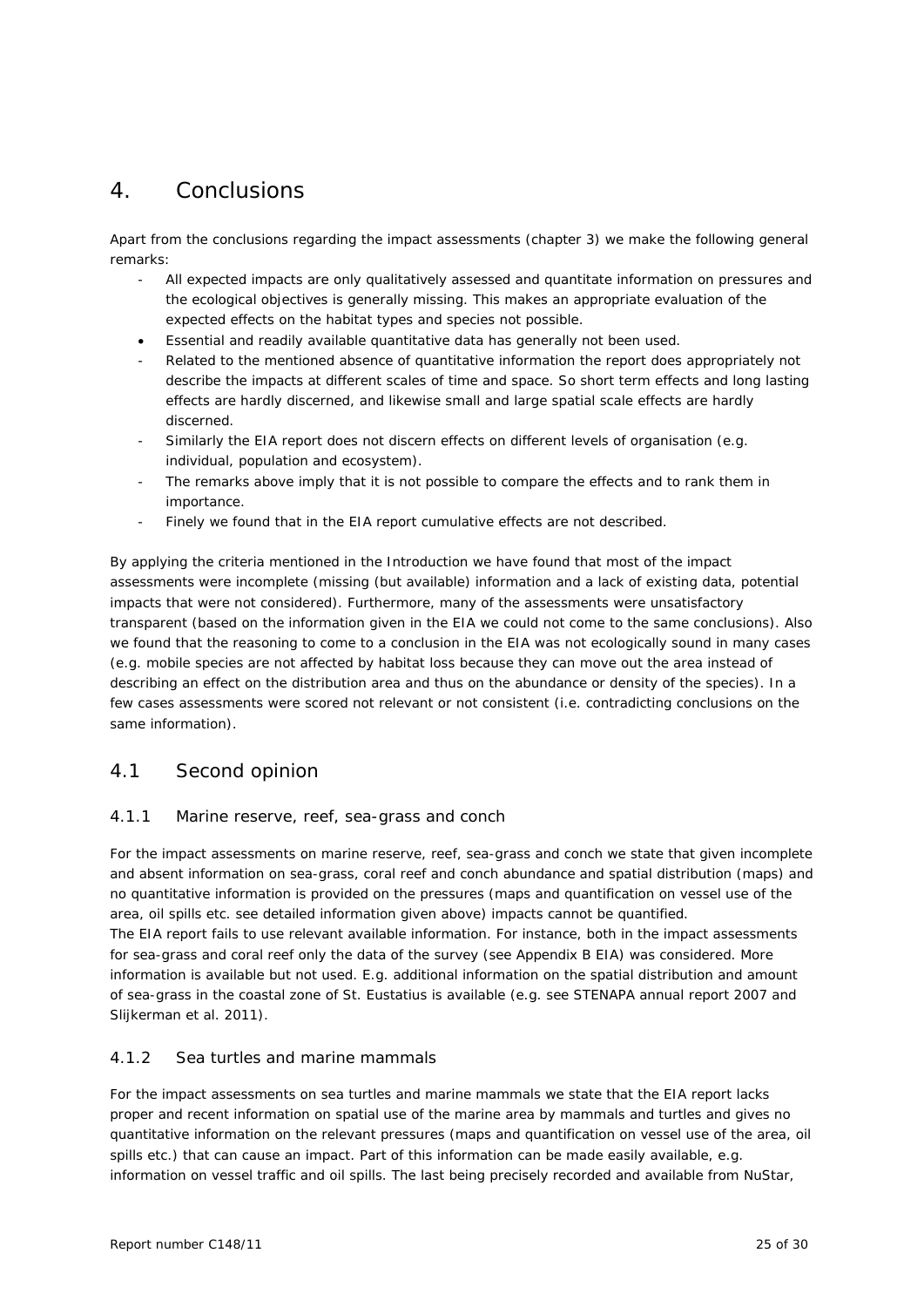the Coastguard (enforcer), The Curacao Ports Authority (oil spill coordinator Netherlands Antilles), and at Directie Scheepvaart (Curacao).

# 4.1.3 Fish

For the impact assessments on fish we state that the EIA report did not fully attempt to make an assessment on the impact of fish given that fish was assumed to be able to mitigate out of the area or the area was not considered of importance for fish (page 95 citation " the immediate area of construction is not noted for significant fish assemblages"). A proper assessment should include information on the abundance and distribution of fish and provide quantitative information on the pressures (maps and quantification on noise levels, oil spills etc.) these data have not been presented in the report.

# 4.2 Missing data and impact assessments

Missing data

- Maps on sea-grass and coral reef habitat around St. Eustatius
- Ecological survey for area jetty option B
- Data on oil spill track record at NuStar, documenting frequency, magnitude, grade of spilled oil, causes for the spills, and which (if any) dispersants were used
- Data on vessel traffic (number, size, type, origin, duration of stay at jetty, place and duration of stay mooring)
- Data on hurricane incidence and magnitude
- Data on the size distribution of sediments from oil terminal construction site
- Data on non-indigenous species on existing jetty, in ballast water and on ship hulls
- Data on pollutant levels in conch
- Maps of turtle densities in the various habitats around St. Eustatius to document densities and identify areas of turtle concentration
- Maps of cetacean distribution in St. Eustatius near shore waters using the study design applied to the waters of St. Maarten (by the St. Maarten Nature Foundation in their 2011 study).
- Maps of current and projected vessel traffic and speeds for the Dutch Caribbean waters surrounding St. Eustatius
- Maps on sound levels due to jetty pilings
- Data on the number of pilings and size (width and height) of the jetty
- Baseline data on contaminant levels in nesting beach sediments and turtle eggs
- Maps of fish abundance and distribution
- Baseline data on contaminant levels in fish

Missing impact assessments

- The impact of vessels mooring near the marine reserve on the reserve during operation is not discussed.
- The impact of increased runoff from the tank construction site on the marine reserves is not discussed.
- The impact of habitat loss of sea-grass and coral reef during operation are not discussed
- The impact of habitat loss on coral reef is not discussed
- The impact of underwater noise on coral larvae is not discussed
- The impact of pollution on corals and conch is not discussed
- Impact of vessel strikes on turtles farther from the direct neighbourhood of the jetty (vessel speed >4km/h) is not discussed
- The impact of oil spills and pollution on turtles is not discussed.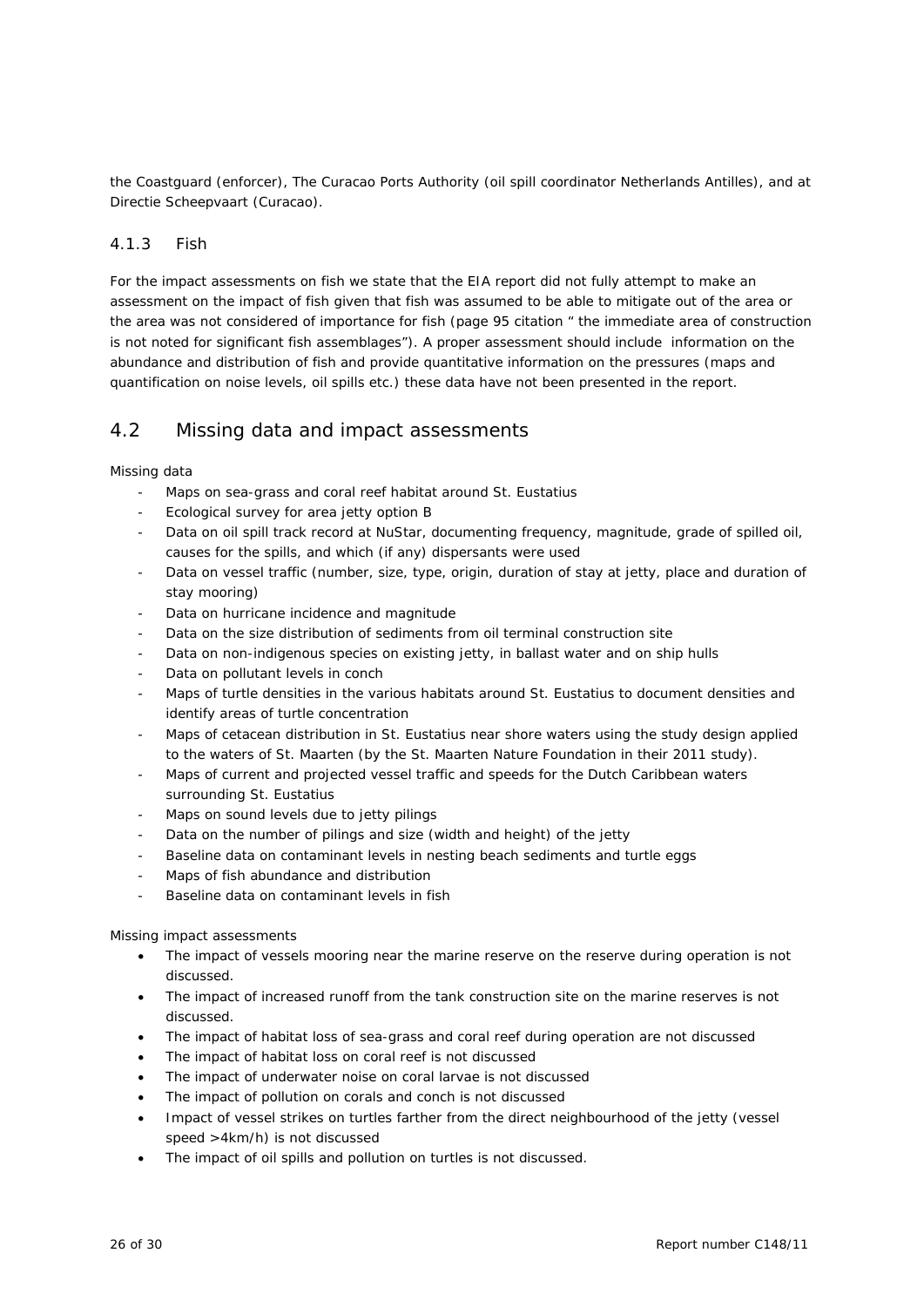# 5. Literature

- Atwood, D.K., Burton, F.J., Corredor, J.E., Harvey, G.R., Mata-Jimenez, A.J., Vasquez-Botello, A., Wade, B.A. 1987. Petroleum pollution in the Caribbean. OCEANUS 30 (4): 25-32.
- Buth L, Hoejes P, Newton E, Kleinmoedig M (2002) MINA Bulletin. In: Environmental Department MoPHaSD (ed), Curacao.
- Botello, A. V., C. Gonzalez, and G. Diaz. 1991. Pollution by Petroleum Hydrocarbons in Sediments from
- Continental Shelf of Tabasco State, Mexico. Bull. Environ. Contam. Toxicol. 47:565-571
- Brandt, M. J., A. Diederichs, K. Betke, and Georg Nehls. 2011. Responses of harbour porpoises to pile driving at the Horns Rev II offshore wind farm in the Danish North Sea. Mar Ecol Prog Ser 421: 205–216
- Debrot, A.O., N. Esteban, T. Bervoets, P.C. Hoetjes and M. Scheidat (in press). Marine Mammals of the northeastern Caribbean Windward Dutch Islands: Saba, St. Eustatius, St. Maarten, and the Saba Bank.
- Debrot, A.O., R.H. Witte and M. Scheidat. 2011. The marine mammals of the Dutch Caribbean: a comparison between EEZ sectors, contrasts and concerns. SC/63/E9. Paper presented to the IWC Sci. Comm. 8 pp.
- Dolman. S. 2004. Chptr. 7. Solutions mitigation and management Pp. 68-78 In: Oceans of Noise. (Eds. M. Simmonds, S. Dolman and L Weilgart) WDCS.
- Dumont, C.P., Harris, L.G., Gaymer. C.F. 2011. Anthropogenic structures as a spatial refuge from predation for the invasive bryozoan Bugula neritina. Mar Ecol Prog Ser 427: 95–103.
- Eakin, C.M., Feingold, J.S., Glynn, P.W. 1994. Oil refinery impacts on coral reef communities in Aruba, NA Proceedings of the colloquium on global aspects of coral reefs, Miami, 1993 , pp. 139-145.
- Fair P.A., Adams, J., Mitchum, G., Hulsey, T.C., Reif, J.S. and Houde, M. 2010. Contaminant blubber burdens in Atlantic bottlenose dolphins (Tursiops truncatus) from two southeastern US estuarine areas: Concentrations and patterns of PCBs, pesticides, PBDEs, PFCs, and PAHs. Science of the Total Environment 408: 1577–1597.
- Dumont, C.P., Harris, L.G. and Gaymer, C.F. 2011. Anthropogenic structures as a spatial refuge from predation for the invasive bryozoan Bugula neritina. Mar Ecol Prog Ser. 427: 95–103.
- Grigg R.W. and Dollar S.J. (1990) Natural and anthropogenic disturbance on coral reefs. In: Z D (ed) Coral Reefs. Elsevier, Amsterdam, p 439-452.
- Hazel, J. and E. Gyuris. 2006. Vessel-related mortality of sea turtles in Queensland, Australia. Wildlife Research 33: 149–154.
- Hazel,J., Lawler, I., Marsh, H., and Robson, H. 2007. Vessel speed increases collision risk for the green turtle Chelonia mydas
- Hochscheid, S., F. Bentivegna, A. Hamza and G. C. Hays. 2010. When surfacers do not dive: multiple significance of extended surface times in marine turtles. J. Exp. Biol. 213: 1328-1337.
- Jefferson, T. A., S. K. Hung, B. Wursig. 2009. Protecting small cetaceans from coastal development: Impact assessment and mitigation experience in Hong Kong. Marine Policy 33: 305–311
- Kennedy, E. V., M. W. Holderied, J. M. Mair, H. M. Guzman and S. D. Simpson (2010). "Spatial patterns in reef-generated noise relate to habitats and communities: Evidence from a Panamanian case study." Journal of Experimental Marine Biology and Ecology 395(1-2): 85-92.
- MacGillivray, A., Racca, R. 2006. Sound pressure and particle velocity measurements from marine pile driving with bubble curtain mitigation. Canadian Acoustics - Acoustique Canadienne 34 (3): 58-59.
- Meesters, E.H., Bak R.P.M., Westmacott S., Ridgley M. and Dollars S. (1998) A fuzzy logic model to predict coral reef development under nutrient and sediment stress. Conservation Biology 12(5): 957-965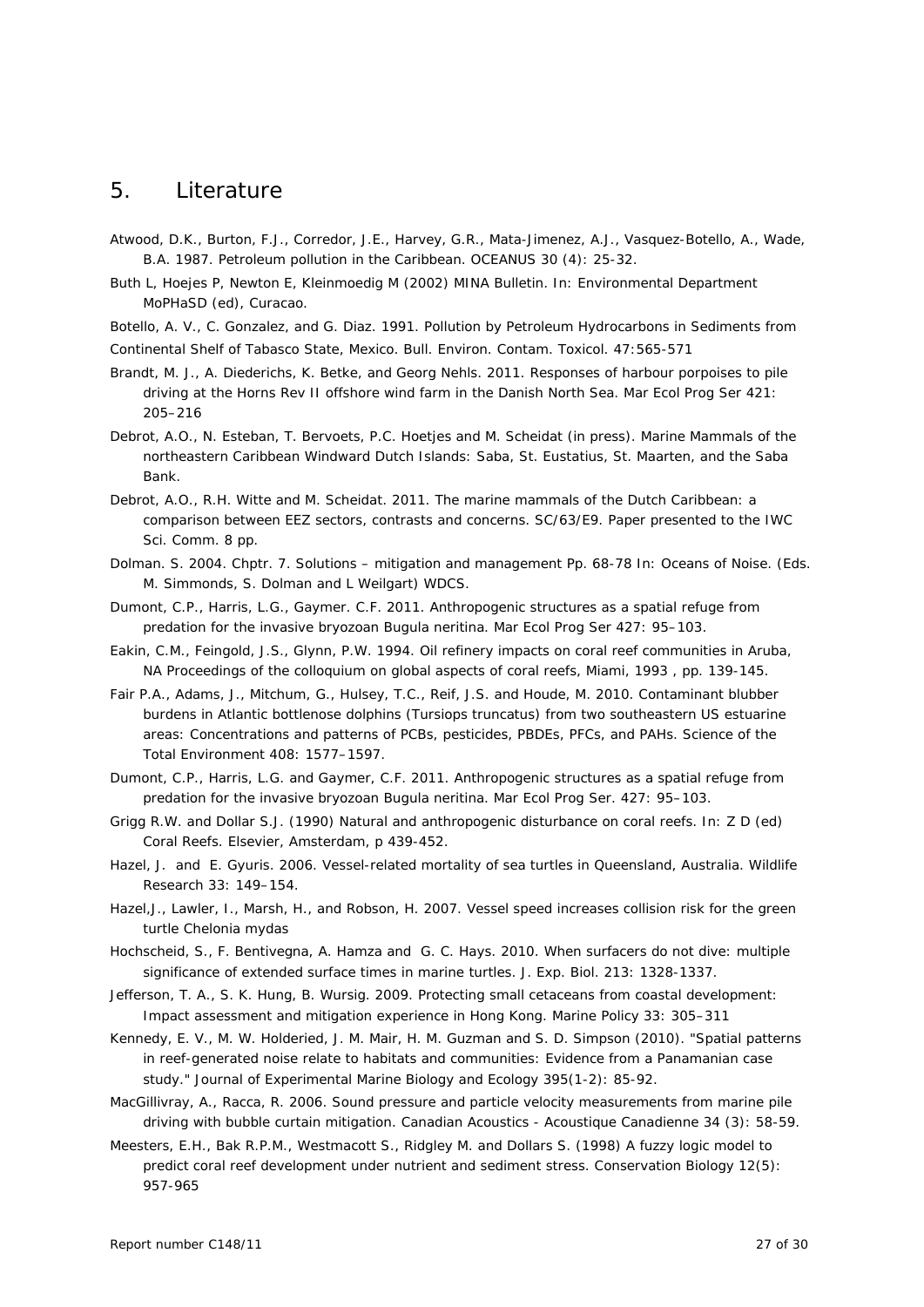- Michel P, Averty B (1999) Contamination of French Coastal Waters by Organotin Compounds: 1997 Update. Mar Pollut Bull 38:268-275.
- Mignucci-Giannoni, A. A. 1999. Assessment and rehabilitation of wildlife affected by an oil spillin Puerto Rico. Environmental Pollution 104: 323-333.
- Nagelkerken, I. and A. O. Debrot. 1995. Mollusc communities of tropical rubble shores of Curaçao: longterm (7+ years) impacts of oil pollution. Mar. Poll. Bull. 30: 592-598.
- Parsons, C. and S. Dolman. 2004. Chptr. 5. Noise as a problem for cetaceans. Pp. 54-62. In: Oceans of Noise. (Eds. M. Simmonds, S. Dolman and L Weilgart) WDCS.
- PETERS, E. C., P. A. MEYERS, P. P. YEVICH and NORMAN J. BLAKe. 1981. Bioaccumulation and Histopathological Effects of Oil on a Stony Coral. Marine Pollution Bulletin. 12. (1 0): 333-339.
- Piola, R. F. and E. L. Johnston. 2008. Pollution reduces native diversity and increases invader dominance in marine hard-substrate communities. Diversity and Distributions, (Diversity Distrib.) 14: 329–342.
- Rogers C.S. (1990) Responses of coral reefs and reef organisms to sedimentation. Mar. Ecol. Prog. Ser. 62:1-2
- SHAFIR, S.J. VANRIJN, ANDB. RINKEVICH. 2007. Short and Long Term Toxicity of Crude Oil and Oil Dispersants to Two Representative Coral SpeciesEnviron. Sci. Technol. 41: 5571- 5574.
- Simpson, S. D., M. G. Meekan, R. D. McCauley and A. Jeffs (2004). "Attraction of settlement-stage coral reef fishes to reef noise." Marine Ecology-Progress Series 276: 263-268.
- Simpson, S. D., M. Meekan, J. Montgomery, R. McCauley and A. Jeffs (2005). "Homeward sound." Science 308(5719): 221-221.
- Slijkerman, D., van Maren, B., Dolfi Debrot, D., Stapel, J., Meesters, E., Davaasuren, N. and van Dalfsen, J. 2011. Quick scan environmental impact assessment of the St. Eustatia harbour expansion IMARES rapportnr. CO85/11.
- Smith, E. P. 2002. BACI design Volume 1, pp 141–148, in: Encyclopedia of Environmetrics A. H. El-Shaarawi and W. W. Piegorsch (eds.), John Wiley & Sons, Ltd, Chichester.
- STENAPA (2004) St. Eustatius National Parks Foundation Annual Report.
- STENAPA (2007) St. Eustatius National Parks Foundation Annual Report.
- STENAPA (2010) St. Eustatius National Parks Foundation Annual Report.
- Thorhaug, A., G. Sidrak,. K Aiken, W. Walker, H. J. Teas, F. McDonald, B. Carby, and J. McFarlane., 2005. Dispersant use for tropical nearshore waters: Jamaica. International Oil Spill Conference, IOSC 2005 , pp. 1968.
- Tougaard, J, Carstensen J, Teilmann J, Skov H, Rasmussen P. 2009. Pile driving zone of responsiveness extends beyond 20 km for harbor porpoises Phocoena phocoena (L.). J Acoust. Soc. Am. 2009 Jul 126(1):11-14.
- USFWS (U.S.) 1993. Recovery plan for the hawksbill turtles in the U. S. Caribbean Sea, Atlantic Ocean and Gulf of Mexico. (Eretmochelys imbricata). USFWS, St. Petersburg, Fla. 52 pp.
- Vermeij, M. J. A., K. L. Marhaver, C. M. Huijbers, I. Nagelkerken and S. D. Simpson (2010). "Coral Larvae Move toward Reef Sounds." PloS one 5(5).
- White, Joanna, Nicole Esteban, Duncan MacRae. (2007). Tanker anchoring impact study and recommendations, St. Eustatius Marine Park. STENAPA.
- Würsig B, Greene CR, Jefferson TA (2000): Development of an air bubble curtain to reduce underwater noise of percussive piling. Mar. Environ. Res. 49, 79-93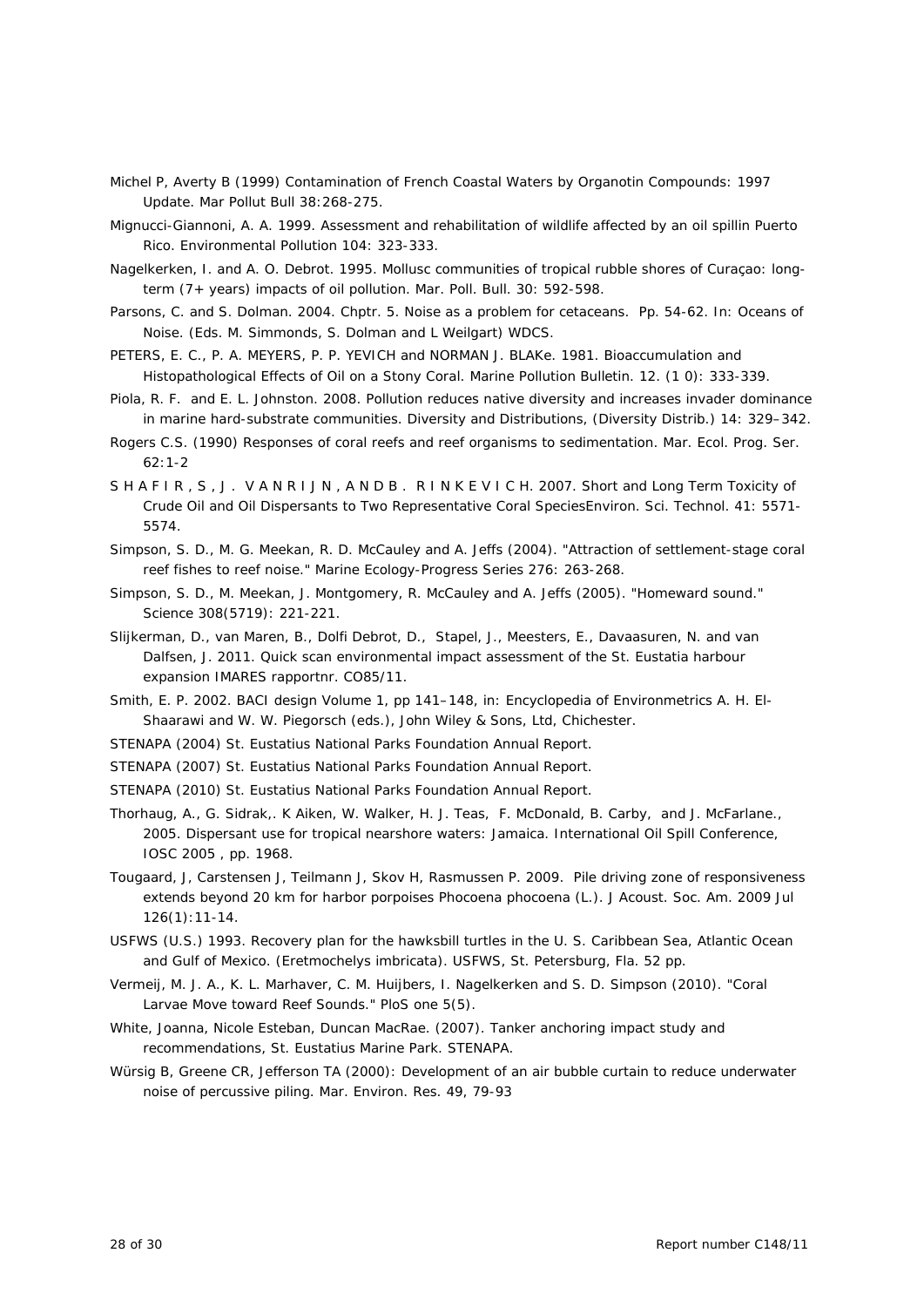# Quality Assurance

IMARES utilises an ISO 9001:2008 certified quality management system (certificate number: 57846- 2009-AQ-NLD-RvA). This certificate is valid until 15 December 2012. The organisation has been certified since 27 February 2001. The certification was issued by DNV Certification B.V. Furthermore, the chemical laboratory of the Environmental Division has NEN-AND-ISO/IEC 17025:2005 accreditation for test laboratories with number L097. This accreditation is valid until 27 March 2013 and was first issued on 27 March 1997. Accreditation was granted by the Council for Accreditation.